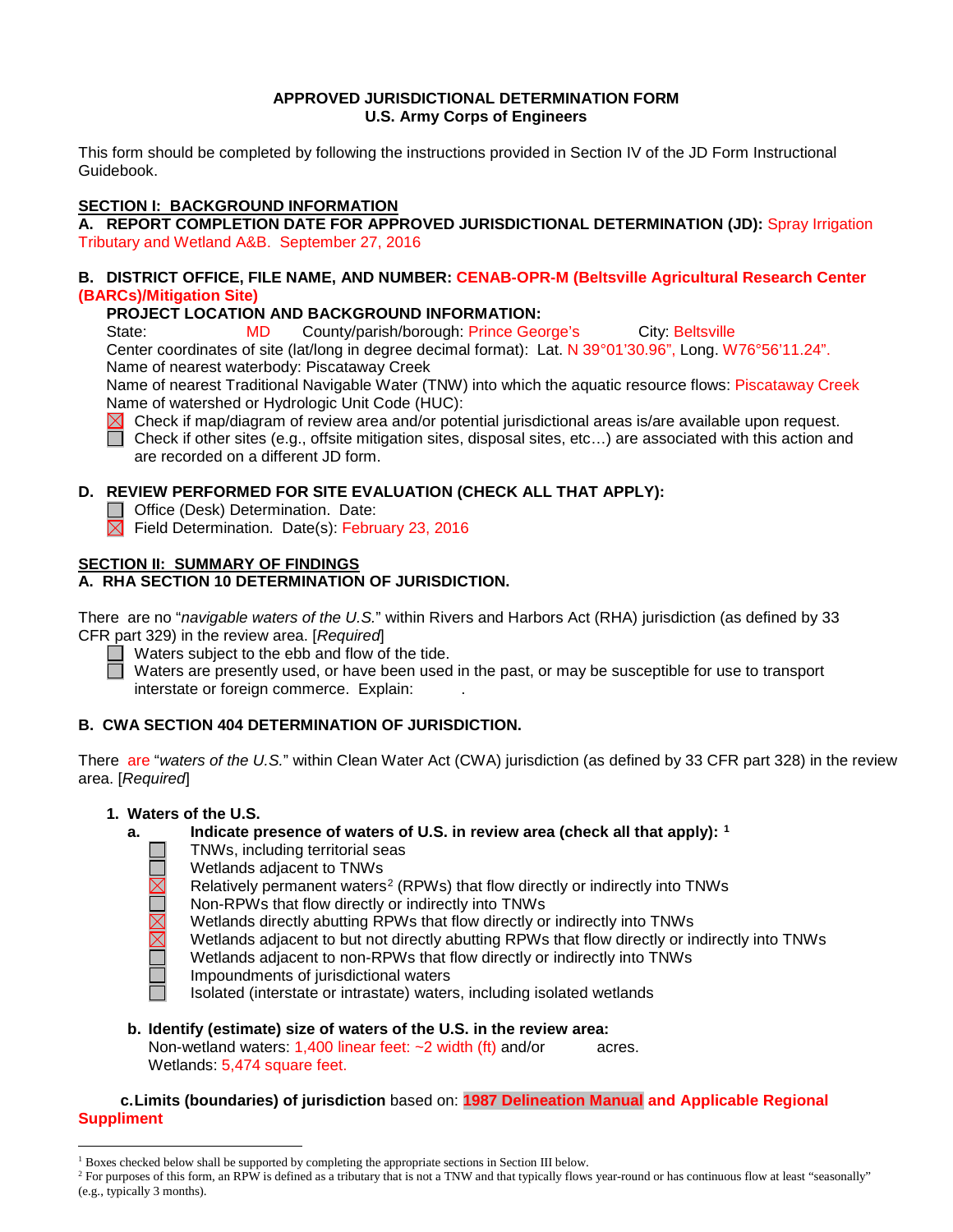Elevation of established OHWM (if known): .

# **2. Non-regulated waters/wetlands (check if applicable):[3](#page-1-0)**

 $\Box$  Potentially jurisdictional waters and/or wetlands were assessed within the review area and determined to be not jurisdictional. Explain:

# **SECTION III: CWA ANALYSIS**

# **A. TNWs AND WETLANDS ADJACENT TO TNWs**

**The agencies will assert jurisdiction over TNWs and wetlands adjacent to TNWs. If the aquatic resource is a TNW, complete Section III.A.1 and Section III.D.1. only; if the aquatic resource is a wetland adjacent to a TNW, complete Sections III.A.1 and 2 and Section III.D.1.; otherwise, see Section III.B below**.

# **1. TNW**

Identify TNW:

Summarize rationale supporting determination:

# **2. Wetland adjacent to TNW**

Summarize rationale supporting conclusion that wetland is "adjacent": .

# **B. CHARACTERISTICS OF TRIBUTARY (THAT IS NOT A TNW) AND ITS ADJACENT WETLANDS (IF ANY):**

**This section summarizes information regarding characteristics of the tributary and its adjacent wetlands, if any, and it helps determine whether or not the standards for jurisdiction established under**  *Rapanos* **have been met.** 

**The agencies will assert jurisdiction over non-navigable tributaries of TNWs where the tributaries are "relatively permanent waters" (RPWs), i.e. tributaries that typically flow year-round or have continuous flow at least seasonally (e.g., typically 3 months). A wetland that directly abuts an RPW is also jurisdictional. If the aquatic resource is not a TNW, but has year-round (perennial) flow, skip to Section III.D.2. If the aquatic resource is a wetland directly abutting a tributary with perennial flow, skip to Section III.D.4.** 

**A wetland that is adjacent to but that does not directly abut an RPW requires a significant nexus evaluation. Corps districts and EPA regions will include in the record any available information that documents the existence of a significant nexus between a relatively permanent tributary that is not perennial (and its adjacent wetlands if any) and a traditional navigable water, even though a significant nexus finding is not required as a matter of law.**

**If the waterbody[4](#page-1-1) is not an RPW, or a wetland directly abutting an RPW, a JD will require additional data to determine if the waterbody has a significant nexus with a TNW. If the tributary has adjacent wetlands, the significant nexus evaluation must consider the tributary in combination with all of its adjacent wetlands. This significant nexus evaluation that combines, for analytical purposes, the tributary and all of its adjacent wetlands is used whether the review area identified in the JD request is the tributary, or its adjacent wetlands, or both. If the JD covers a tributary with adjacent wetlands, complete Section III.B.1 for the tributary, Section III.B.2 for any onsite wetlands, and Section III.B.3 for all wetlands adjacent to that tributary, both onsite and offsite. The determination whether a significant nexus exists is determined in Section III.C below.**

- **1. Characteristics of non-TNWs that flow directly or indirectly into TNW**
	- **(i) General Area Conditions:**

<span id="page-1-0"></span><sup>&</sup>lt;sup>3</sup> Supporting documentation is presented in Section III.F.

<span id="page-1-1"></span><sup>4</sup> Note that the Instructional Guidebook contains additional information regarding swales, ditches, washes, and erosional features generally and in the arid West.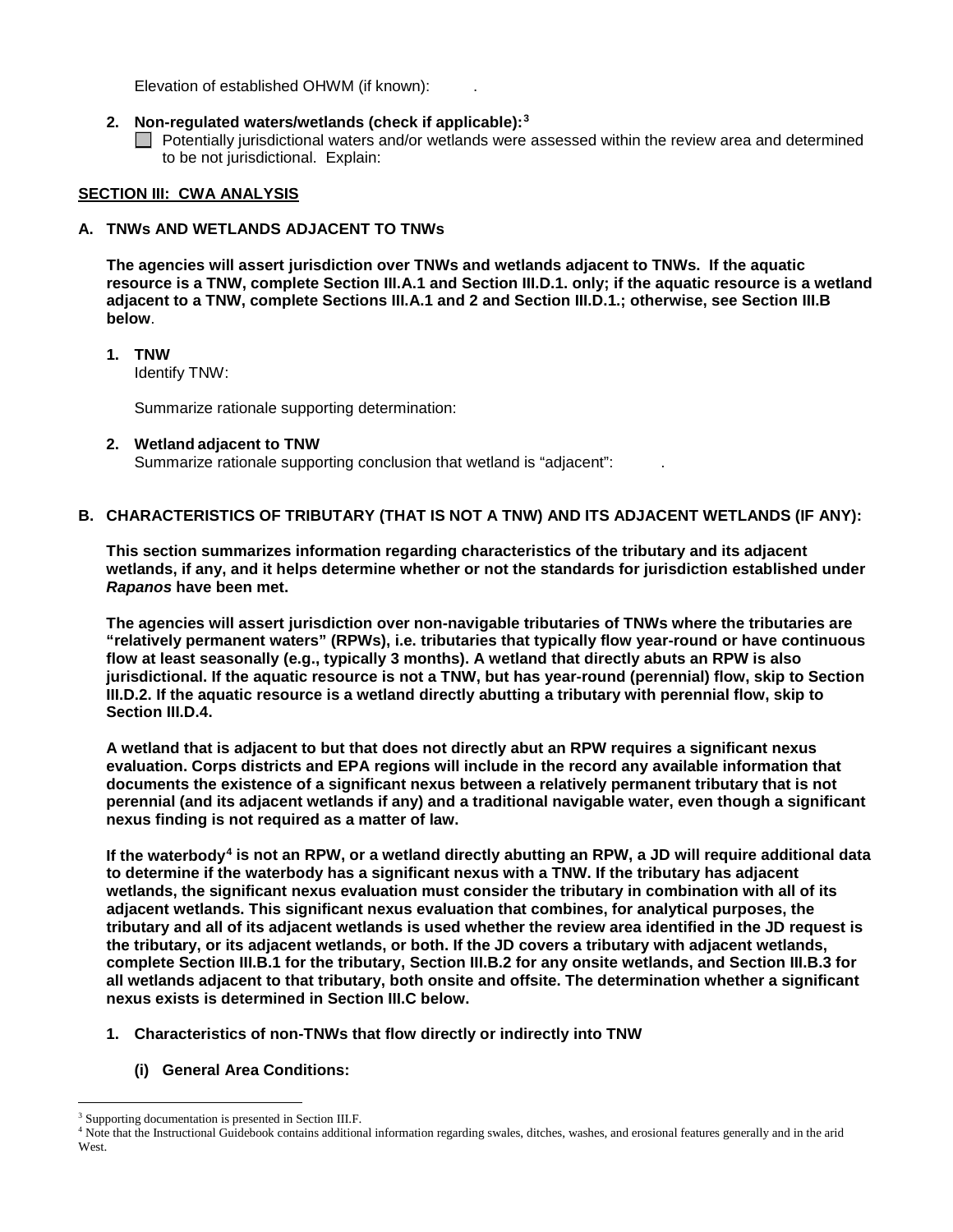| <b>Pick List</b><br>Watershed size:<br><b>Pick List</b><br>Drainage area:<br>Average annual rainfall:<br>inches<br>Average annual snowfall:<br>inches                                                                                                                                                       |
|-------------------------------------------------------------------------------------------------------------------------------------------------------------------------------------------------------------------------------------------------------------------------------------------------------------|
| (ii) Physical Characteristics:<br>(a) Relationship with TNW:<br>Tributary flows directly into TNW.<br>Tributary flows through Pick List tributaries before entering TNW.                                                                                                                                    |
| Project waters are Pick List river miles from TNW.<br>Project waters are Pick List river miles from RPW.<br>Project waters are Pick List aerial (straight) miles from TNW.<br>Project waters are Pick List aerial (straight) miles from RPW.<br>Project waters cross or serve as state boundaries. Explain: |
| Identify flow route to TNW <sup>5</sup> :<br>Tributary stream order, if known:                                                                                                                                                                                                                              |
| (b) General Tributary Characteristics (check all that apply):<br>Tributary is:<br>Natural<br>Artificial (man-made). Explain:<br>Manipulated (man-altered). Explain:                                                                                                                                         |
| Tributary properties with respect to top of bank (estimate):<br>Average width:<br>feet<br>Average depth:<br>feet<br>Average side slopes: Pick List.                                                                                                                                                         |
| Primary tributary substrate composition (check all that apply):<br><b>Silts</b><br>Sands<br>Concrete<br>Cobbles<br>  Gravel<br>Muck<br><b>Bedrock</b><br>Vegetation. Type/% cover:<br>Other. Explain:                                                                                                       |
| Tributary condition/stability [e.g., highly eroding, sloughing banks]. Explain:<br>Presence of run/riffle/pool complexes. Explain:<br>Tributary geometry: Pick List<br>Tributary gradient (approximate average slope):<br>℅                                                                                 |
| $(c)$ Flow:<br>Tributary provides for: Pick List<br>Estimate average number of flow events in review area/year: Pick List<br>Describe flow regime:<br>Other information on duration and volume:                                                                                                             |
| Surface flow is: Pick List. Characteristics:                                                                                                                                                                                                                                                                |
| Subsurface flow: Pick List. Explain findings:<br>Dye (or other) test performed:                                                                                                                                                                                                                             |
| Tributary has (check all that apply):<br>Bed and banks<br>OHWM <sup>6</sup> (check all indicators that apply):<br>clear, natural line impressed on the bank<br>the presence of litter and debris                                                                                                            |

<span id="page-2-1"></span><span id="page-2-0"></span><sup>&</sup>lt;sup>5</sup> Flow route can be described by identifying, e.g., tributary a, which flows through the review area, to flow into tributary b, which then flows into TNW.<br><sup>6</sup>A natural or man-made discontinuity in the OHWM does not neces the OHWM has been removed by development or agricultural practices). Where there is a break in the OHWM that is unrelated to the waterbody's flow regime (e.g., flow over a rock outcrop or through a culvert), the agencies will look for indicators of flow above and below the break.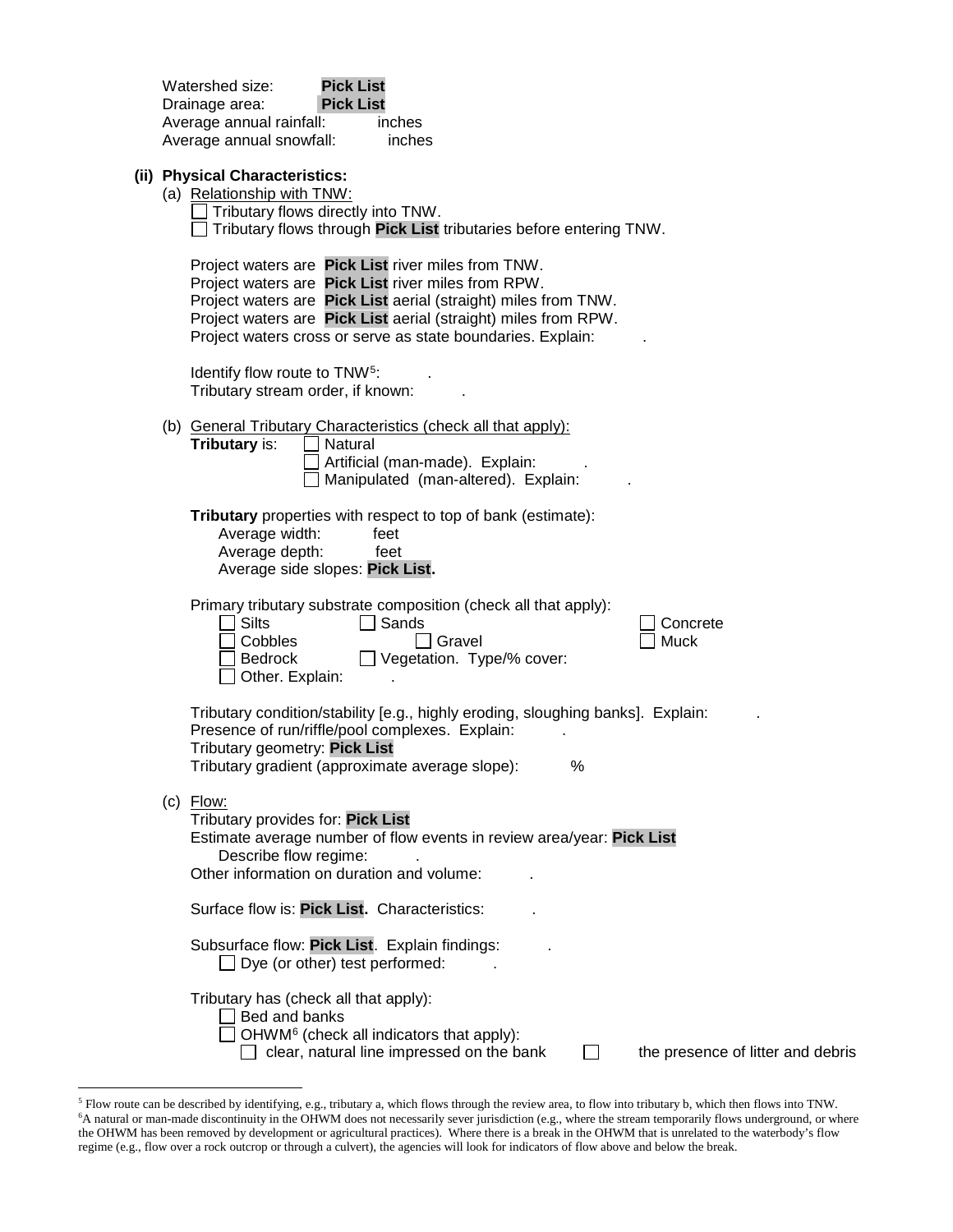|              |     | changes in the character of soil<br>destruction of terrestrial vegetation<br>shelving<br>the presence of wrack line<br>vegetation matted down, bent, or absent<br>sediment sorting<br>leaf litter disturbed or washed away<br>scour<br>sediment deposition<br>$\Box$ multiple observed or predicted flow events<br>water staining<br>abrupt change in plant<br>community<br>other (list):<br>Discontinuous OHWM. <sup>7</sup> Explain: |
|--------------|-----|----------------------------------------------------------------------------------------------------------------------------------------------------------------------------------------------------------------------------------------------------------------------------------------------------------------------------------------------------------------------------------------------------------------------------------------|
|              |     | If factors other than the OHWM were used to determine lateral extent of CWA jurisdiction (check all                                                                                                                                                                                                                                                                                                                                    |
| that apply): |     | High Tide Line indicated by:<br>Mean High Water Mark indicated by:<br>oil or scum line along shore objects<br>$\Box$ survey to available datum;<br>fine shell or debris deposits (foreshore)<br>$\Box$ physical markings;<br>physical markings/characteristics   vegetation lines/changes in vegetation types.<br>tidal gauges<br>other (list):                                                                                        |
|              |     | (iii) Chemical Characteristics:<br>Characterize tributary (e.g., water color is clear, discolored, oily film; water quality; general watershed<br>characteristics, etc.). Explain:<br>Identify specific pollutants, if known:                                                                                                                                                                                                          |
|              |     | (iv) Biological Characteristics. Channel supports (check all that apply):<br>Riparian corridor. Characteristics (type, average width):<br>Wetland fringe. Characteristics:<br>Habitat for:<br>Federally Listed species. Explain findings:<br>$\Box$ Fish/spawn areas. Explain findings:<br>Other environmentally-sensitive species. Explain findings:<br>Aquatic/wildlife diversity. Explain findings:                                 |
| 2.           |     | Characteristics of wetlands adjacent to non-TNW that flow directly or indirectly into TNW                                                                                                                                                                                                                                                                                                                                              |
|              | (i) | <b>Physical Characteristics:</b><br>(a) General Wetland Characteristics:<br>Properties:<br>Wetland size: 0.13 acres<br>Wetland type. Explain: PEM.<br>Wetland quality. Explain: Wetlands are located within a regularily mowed farmed field.<br>Project wetlands cross or serve as state boundaries. Explain:                                                                                                                          |
|              |     | (b) General Flow Relationship with Non-TNW:<br>Flow is: Intermittent flow. Explain:                                                                                                                                                                                                                                                                                                                                                    |
|              |     | Surface flow is: Discrete and confined<br>Characteristics:                                                                                                                                                                                                                                                                                                                                                                             |
|              |     | Subsurface flow: <b>Unknown</b> . Explain findings:<br>$\Box$ Dye (or other) test performed:                                                                                                                                                                                                                                                                                                                                           |
|              |     | (c) Wetland Adjacency Determination with Non-TNW:<br>$\times$ Directly abutting<br>$\boxtimes$ Not directly abutting<br>$\boxtimes$ Discrete wetland hydrologic connection. Explain: Wetland B is located within a swale along                                                                                                                                                                                                         |

<span id="page-3-0"></span>the northern portion of the site. There are visible drainage patterns within the swale but the vegetation and soils do not continue throughout. .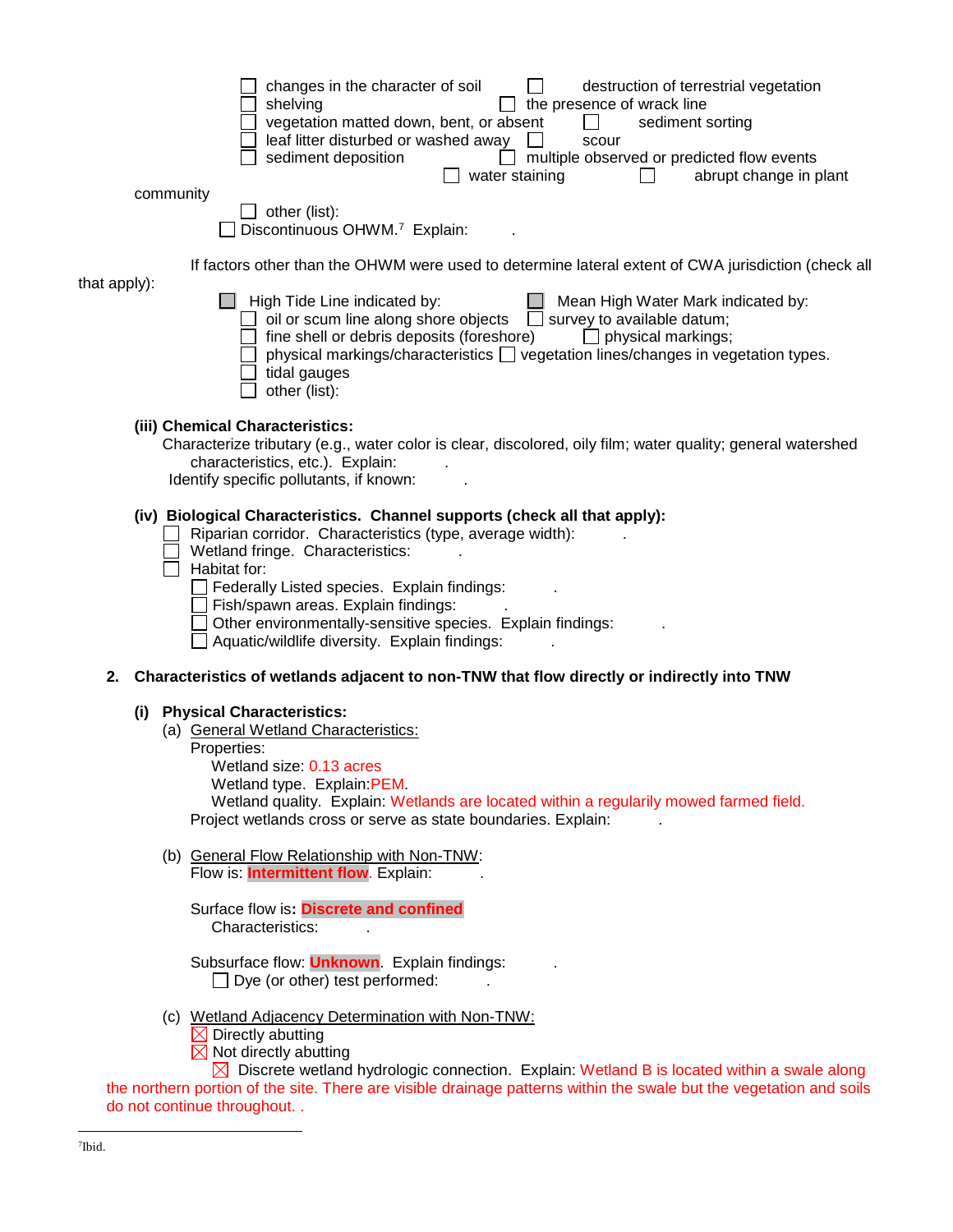$\Box$  Ecological connection. Explain:

 $\boxtimes$  Separated by berm/barrier. Explain: Wetland B's vegetation and soils do not continue through the swale to the confluence with Spray Irrigation Trib.

(d) Proximity (Relationship) to TNW Project wetlands are **1-2** river miles from TNW. Project waters are **1-2** aerial (straight) miles from TNW. Flow is from: **Wetland to navigable waters.** Estimate approximate location of wetland as within the **20 - 50-year** floodplain.

### **(ii) Chemical Characteristics:**

Characterize wetland system (e.g., water color is clear, brown, oil film on surface; water quality; general watershed characteristics; etc.). Explain: The wetlands water was clear. The watershed is mostly urbanized but the wetlands are located within a large area of farmed fields that are used for research.

Identify specific pollutants, if known:

### **(iii)Biological Characteristics. Wetland supports (check all that apply):**

- $\boxtimes$  Riparian buffer. Characteristics (type, average width):
- $\Box$  Vegetation type/percent cover. Explain:
- $\boxtimes$  Habitat for:

 $\Box$  Federally Listed species. Explain findings:

 $\Box$  Fish/spawn areas. Explain findings:

 $\Box$  Other environmentally-sensitive species. Explain findings:

 $\boxtimes$  Aquatic/wildlife diversity. Explain findings: During site visits there were observed foxes, birds,

### and other animals seen.

### **3. Characteristics of all wetlands adjacent to the tributary (if any)**

All wetland(s) being considered in the cumulative analysis: **2** Approximately  $(0.13)$  acres in total are being considered in the cumulative analysis.

For each wetland, specify the following:

| Directly abuts? (Y/N) | Size (in acres) | Directly abuts? (Y/N) | Size (in acres) |
|-----------------------|-----------------|-----------------------|-----------------|
| Wetland A-Yes         | .006            | Wetland B-No          | 0.12            |

Summarize overall biological, chemical and physical functions being performed: The wetlands provide an area for groundwater recharge, flood water storage, wildlife habitat, and nutrient cycling.

### **C. SIGNIFICANT NEXUS DETERMINATION**

**A significant nexus analysis will assess the flow characteristics and functions of the tributary itself and the functions performed by any wetlands adjacent to the tributary to determine if they significantly affect the chemical, physical, and biological integrity of a TNW. For each of the following situations, a significant nexus exists if the tributary, in combination with all of its adjacent wetlands, has more than a speculative or insubstantial effect on the chemical, physical and/or biological integrity of a TNW. Considerations when evaluating significant nexus include, but are not limited to the volume, duration, and frequency of the flow of water in the tributary and its proximity to a TNW, and the functions performed by the tributary and all its adjacent wetlands. It is not appropriate to determine significant nexus based solely on any specific threshold of distance (e.g. between a tributary and its adjacent wetland or between a tributary and the TNW). Similarly, the fact an adjacent wetland lies within or outside of a floodplain is not solely determinative of significant nexus.**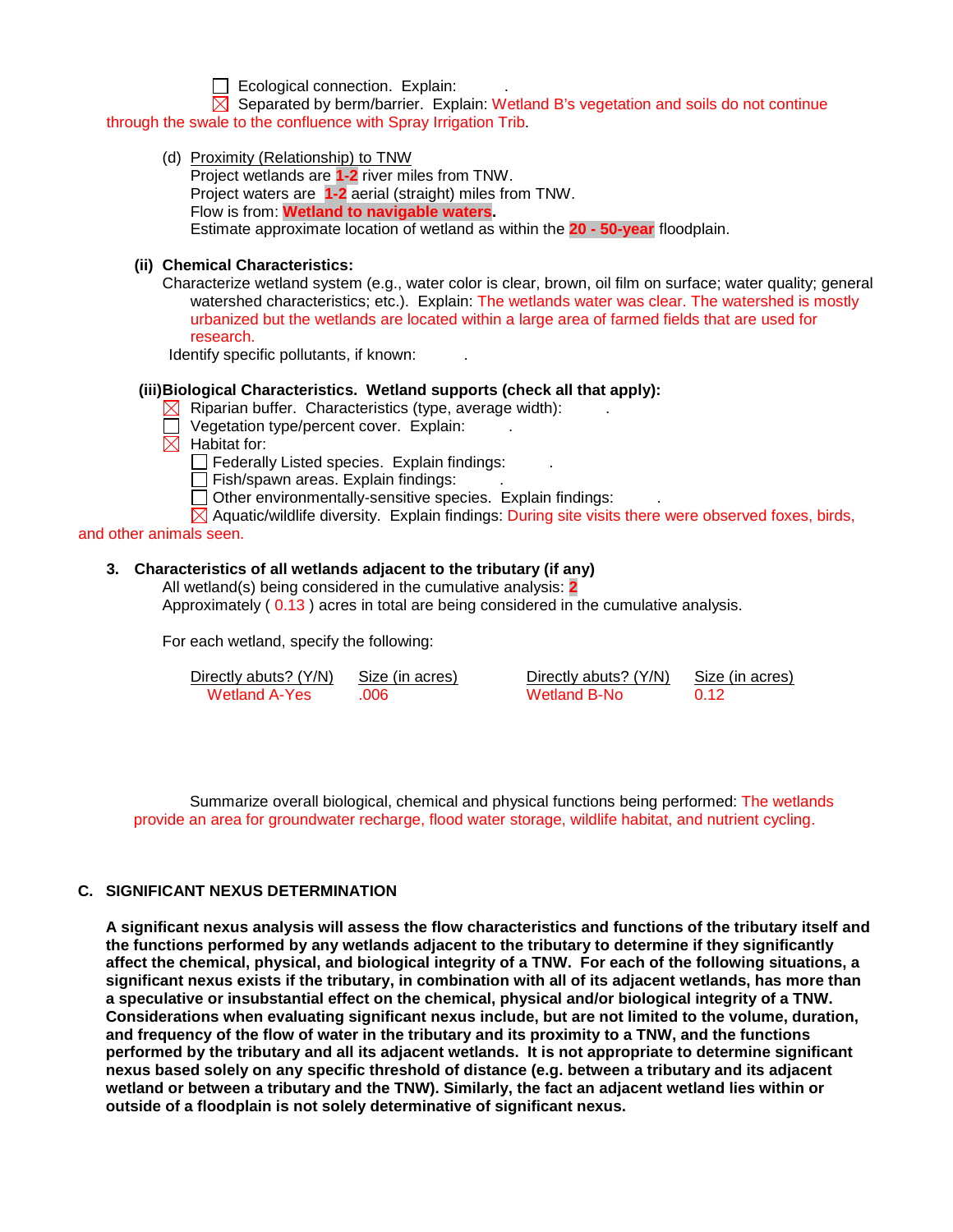**Draw connections between the features documented and the effects on the TNW, as identified in the**  *Rapanos* **Guidance and discussed in the Instructional Guidebook. Factors to consider include, for example:**

- Does the tributary, in combination with its adjacent wetlands (if any), have the capacity to carry pollutants or flood waters to TNWs, or to reduce the amount of pollutants or flood waters reaching a TNW?
- Does the tributary, in combination with its adjacent wetlands (if any), provide habitat and lifecycle support functions for fish and other species, such as feeding, nesting, spawning, or rearing young for species that are present in the TNW?
- Does the tributary, in combination with its adjacent wetlands (if any), have the capacity to transfer nutrients and organic carbon that support downstream foodwebs?
- Does the tributary, in combination with its adjacent wetlands (if any), have other relationships to the physical, chemical, or biological integrity of the TNW?

### **Note: the above list of considerations is not inclusive and other functions observed or known to occur should be documented below:**

- **1. Significant nexus findings for non-RPW that has no adjacent wetlands and flows directly or indirectly into TNWs.** Explain findings of presence or absence of significant nexus below, based on the tributary itself, then go to Section III.D: .
- **2. Significant nexus findings for non-RPW and its adjacent wetlands, where the non-RPW flows directly or indirectly into TNWs.** Explain findings of presence or absence of significant nexus below, based on the tributary in combination with all of its adjacent wetlands, then go to Section III.D: .
- **3. Significant nexus findings for wetlands adjacent to an RPW but that do not directly abut the RPW.** Explain findings of presence or absence of significant nexus below, based on the tributary in combination with all of its adjacent wetlands, then go to Section III.D: Wetland B is located within the swale located near the northern edge of the property boundary. The wetland provides groundwater recharge and discharge, an area for flood storage, pollutant trapping and filtering, and wildlife habitat. The swale had a significant amount of water during our site visit. The swale would provide significant habitat for wildlife, especially amphibians. The wetland also provides an area for pollutant filtering and trapping because it is located between two farmed fields and the field to the north is in use. The water from the northern field drains towards the wetland and the wetland has the ability to trap and filter out pollutants which would help with water quality improvements downstream. Wetland B has a significant nexus with a TNW.

# **D. DETERMINATIONS OF JURISDICTIONAL FINDINGS. THE SUBJECT WATERS/WETLANDS ARE (CHECK ALL THAT APPLY):**

- **1. <b>TNWs and Adjacent Wetlands.** Check all that apply and provide size estimates in review area:<br>
TNWs: linear feet width (ft). Or. acres.  $width (ft), Or, a *cores.*$  $\Box$  Wetlands adjacent to TNWs:  $\Box$  acres.
- **2. RPWs that flow directly or indirectly into TNWs.**
	- $\boxtimes$  Tributaries of TNWs where tributaries typically flow year-round are jurisdictional. Provide data and rationale indicating that tributary is perennial: Spray Irrigation Tributary flows year round and has ground water influence.
	- $\Box$  Tributaries of TNW where tributaries have continuous flow "seasonally" (e.g., typically three months each year) are jurisdictional. Data supporting this conclusion is provided at Section III.B. Provide rationale indicating that tributary flows seasonally: .

Provide estimates for jurisdictional waters in the review area (check all that apply):

 $\boxtimes$  Tributary waters: **1,500** linear feet  $\sim$ **2**width (ft).

□ Other non-wetland waters: acres. Identify type(s) of waters:  $\qquad \qquad$ .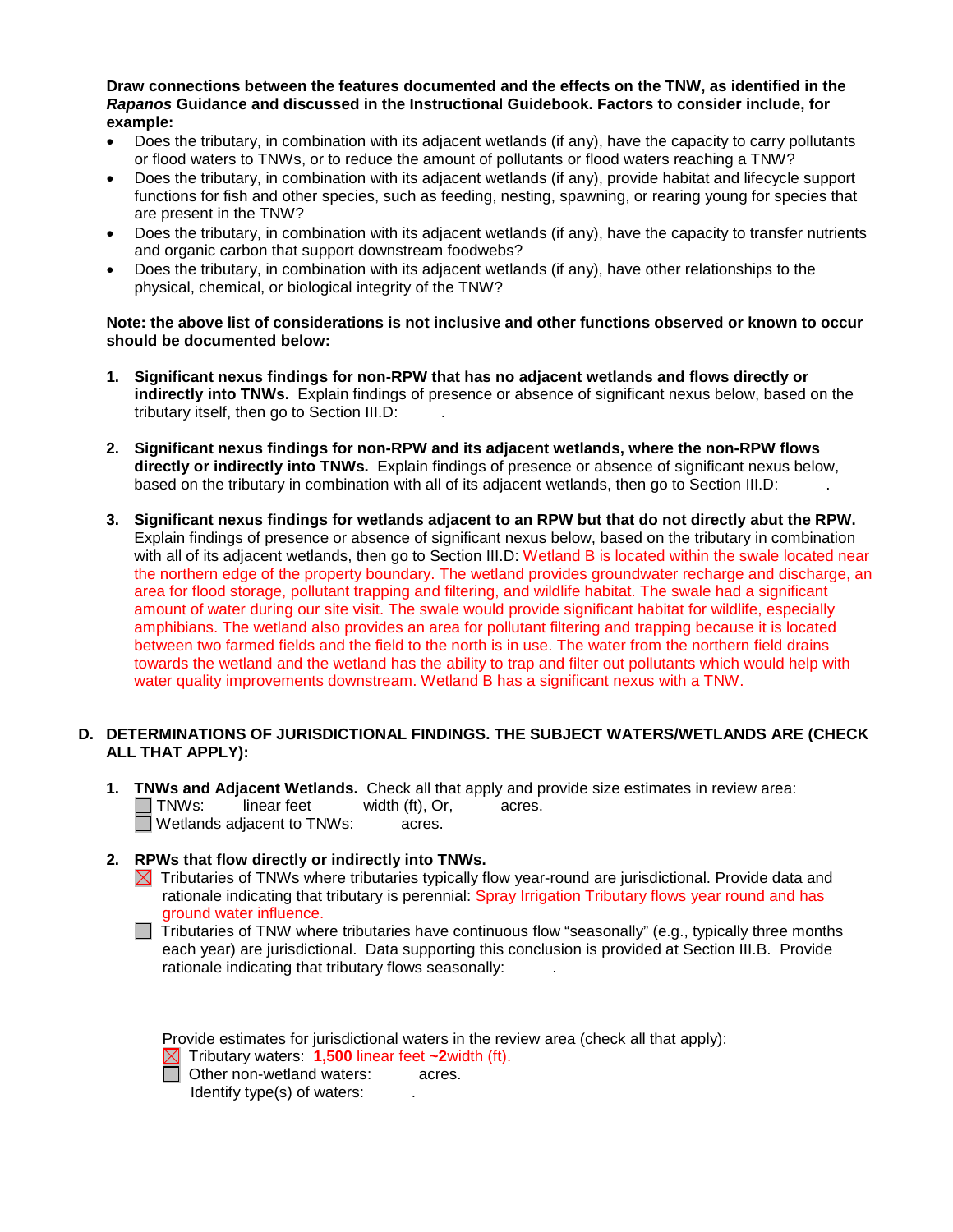## **3. Non-RPWs[8](#page-6-0) that flow directly or indirectly into TNWs.**

■ Waterbody that is not a TNW or an RPW, but flows directly or indirectly into a TNW, and it has a significant nexus with a TNW is jurisdictional. Data supporting this conclusion is provided at Section III.C.

Provide estimates for jurisdictional waters within the review area (check all that apply):

- Tributary waters: linear feet width (ft).
- Other non-wetland waters: acres.
	- Identify type(s) of waters: **.**

## **4. Wetlands directly abutting an RPW that flow directly or indirectly into TNWs.**

 $\boxtimes$  Wetlands directly abut RPW and thus are jurisdictional as adjacent wetlands.

Wetlands directly abutting an RPW where tributaries typically flow year-round. Provide data and rationale indicating that tributary is perennial in Section III.D.2, above. Provide rationale indicating that wetland is directly abutting an RPW: **The wetland directly discharges into the tributary and is not separated by a berm or barrier.**

Wetlands directly abutting an RPW where tributaries typically flow "seasonally." Provide data indicating that tributary is seasonal in Section III.B and rationale in Section III.D.2, above. Provide rationale indicating that wetland is directly abutting an RPW: .

Provide acreage estimates for jurisdictional wetlands in the review area: **0.006** acres.

**5. Wetlands adjacent to but not directly abutting an RPW that flow directly or indirectly into TNWs.**

 $\boxtimes$  Wetlands that do not directly abut an RPW, but when considered in combination with the tributary to which they are adjacent and with similarly situated adjacent wetlands, have a significant nexus with a TNW are jurisidictional. Data supporting this conclusion is provided at Section III.C.

Provide acreage estimates for jurisdictional wetlands in the review area: **0.12** acres.

# **6. Wetlands adjacent to non-RPWs that flow directly or indirectly into TNWs.**

 $\Box$  Wetlands adjacent to such waters, and have when considered in combination with the tributary to which they are adjacent and with similarly situated adjacent wetlands, have a significant nexus with a TNW are jurisdictional. Data supporting this conclusion is provided at Section III.C.

Provide estimates for jurisdictional wetlands in the review area: acres.

### **7. Impoundments of jurisdictional waters. [9](#page-6-1)**

As a general rule, the impoundment of a jurisdictional tributary remains jurisdictional.

- Demonstrate that impoundment was created from "waters of the U.S.," or
- Demonstrate that water meets the criteria for one of the categories presented above (1-6), or
- Demonstrate that water is isolated with a nexus to commerce (see  $E$  below).
- **E. ISOLATED [INTERSTATE OR INTRA-STATE] WATERS, INCLUDING ISOLATED WETLANDS, THE USE, DEGRADATION OR DESTRUCTION OF WHICH COULD AFFECT INTERSTATE COMMERCE, INCLUDING ANY SUCH WATERS (CHECK ALL THAT APPLY):[10](#page-6-2)**

 $\Box$  which are or could be used by interstate or foreign travelers for recreational or other purposes.

from which fish or shellfish are or could be taken and sold in interstate or foreign commerce.

 which are or could be used for industrial purposes by industries in interstate commerce. Interstate isolated waters.Explain: .

 $\frac{1}{8}$ 

<span id="page-6-1"></span><span id="page-6-0"></span><sup>&</sup>lt;sup>8</sup>See Footnote # 3. 9  $\degree$  3. 9 To complete the analysis refer to the key in Section III.D.6 of the Instructional Guidebook.

<span id="page-6-2"></span>**<sup>10</sup> Prior to asserting or declining CWA jurisdiction based solely on this category, Corps Districts will elevate the action to Corps and EPA HQ for review consistent with the process described in the Corps/EPA** *Memorandum Regarding CWA Act Jurisdiction Following Rapanos.*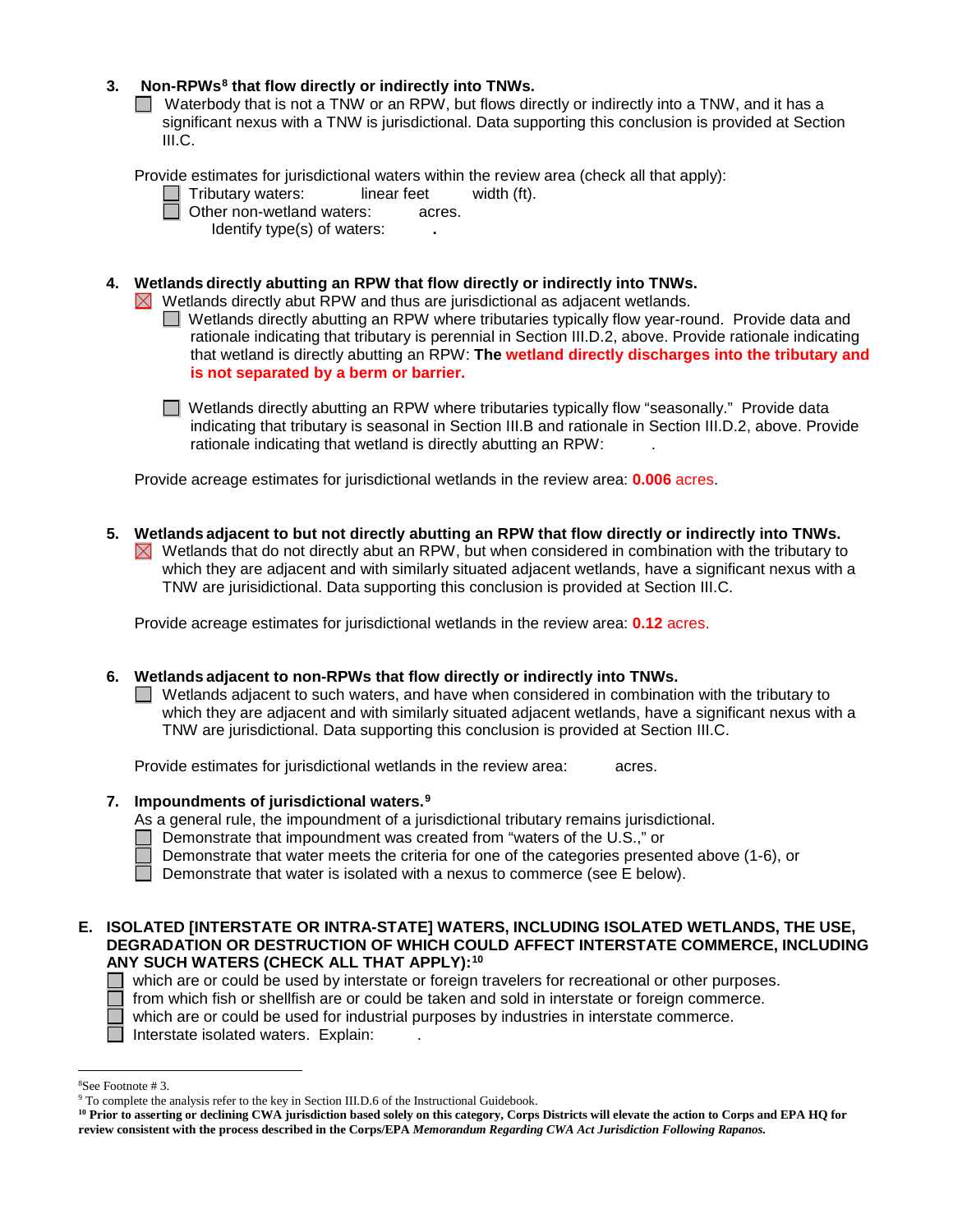**Other factors. Explain:** .

# **Identify water body and summarize rationale supporting determination:** .

| Provide estimates for jurisdictional waters in the review area (check all that apply):<br>Tributary waters:<br>linear feet<br>width (ft).<br>Other non-wetland waters:<br>acres.<br>Identify type(s) of waters:<br>Wetlands:<br>acres.                                                                                                                                                                                                                                                                                                                                                                                                                                                                                                                                                                                                                                                                                                                                                                                                                                                         |
|------------------------------------------------------------------------------------------------------------------------------------------------------------------------------------------------------------------------------------------------------------------------------------------------------------------------------------------------------------------------------------------------------------------------------------------------------------------------------------------------------------------------------------------------------------------------------------------------------------------------------------------------------------------------------------------------------------------------------------------------------------------------------------------------------------------------------------------------------------------------------------------------------------------------------------------------------------------------------------------------------------------------------------------------------------------------------------------------|
| F. NON-JURISDICTIONAL WATERS, INCLUDING WETLANDS (CHECK ALL THAT APPLY):<br>If potential wetlands were assessed within the review area, these areas did not meet the criteria in the 1987<br>Corps of Engineers Wetland Delineation Manual and/or appropriate Regional Supplements.<br>Review area included isolated waters with no substantial nexus to interstate (or foreign) commerce.<br>Prior to the Jan 2001 Supreme Court decision in "SWANCC," the review area would have been<br>regulated based solely on the "Migratory Bird Rule" (MBR).<br>Waters do not meet the "Significant Nexus" standard, where such a finding is required for jurisdiction.<br>Explain:<br>Other: (explain, if not covered above):                                                                                                                                                                                                                                                                                                                                                                        |
| Provide acreage estimates for non-jurisdictional waters in the review area, where the sole potential basis of<br>jurisdiction is the MBR factors (i.e., presence of migratory birds, presence of endangered species, use of water<br>for irrigated agriculture), using best professional judgment (check all that apply):<br>Non-wetland waters (i.e., rivers, streams):<br>linear feet<br>width (ft).<br>Lakes/ponds:<br>acres.<br>Other non-wetland waters:<br>acres. List type of aquatic resource:<br>Wetlands:<br>acres.                                                                                                                                                                                                                                                                                                                                                                                                                                                                                                                                                                  |
| Provide acreage estimates for non-jurisdictional waters in the review area that do not meet the "Significant"<br>Nexus" standard, where such a finding is required for jurisdiction (check all that apply):<br>Non-wetland waters (i.e., rivers, streams):<br>linear feet,<br>width (ft).<br>Lakes/ponds:<br>acres.<br>Other non-wetland waters:<br>acres. List type of aquatic resource:<br>Wetlands:<br>acres.                                                                                                                                                                                                                                                                                                                                                                                                                                                                                                                                                                                                                                                                               |
| <u>SECTION IV: DATA SOURCES.</u>                                                                                                                                                                                                                                                                                                                                                                                                                                                                                                                                                                                                                                                                                                                                                                                                                                                                                                                                                                                                                                                               |
| A. SUPPORTING DATA. Data reviewed for JD (check all that apply - checked items shall be included in case<br>file and, where checked and requested, appropriately reference sources below):<br>Maps, plans, plots or plat submitted by or on behalf of the applicant/consultant: Maps and plans submitted<br>by GreenVest, the applicant on October 2015.<br>$\boxtimes$ Data sheets prepared/submitted by or on behalf of the applicant/consultant.<br>$\boxtimes$ Office concurs with data sheets/delineation report.<br>Office does not concur with data sheets/delineation report.<br>Data sheets prepared by the Corps:<br>Corps navigable waters' study:<br>U.S. Geological Survey Hydrologic Atlas:<br>USGS NHD data.<br>USGS 8 and 12 digit HUC maps.<br>U.S. Geological Survey map(s). Cite scale & quad name:<br>USDA Natural Resources Conservation Service Soil Survey. Citation:<br>National wetlands inventory map(s). Cite name:<br>State/Local wetland inventory map(s):<br>FEMA/FIRM maps:<br>100-year Floodplain Elevation is:<br>(National Geodectic Vertical Datum of 1929) |
| Photographs: $\boxtimes$ Aerial (Name & Date):                                                                                                                                                                                                                                                                                                                                                                                                                                                                                                                                                                                                                                                                                                                                                                                                                                                                                                                                                                                                                                                 |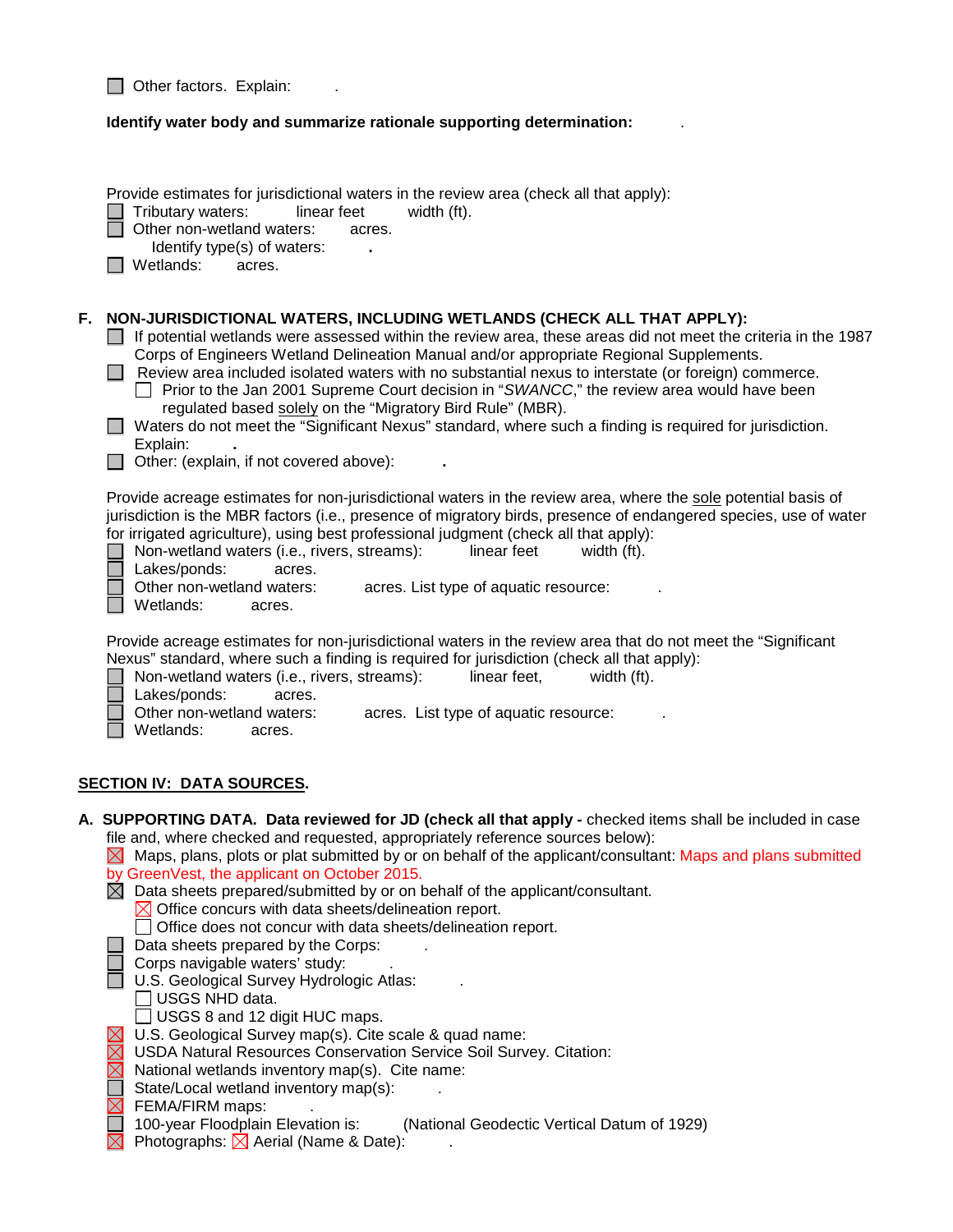or  $\boxtimes$  Other (Name & Date): Ground level photographs taken during site evaluation.

Previous determination(s). File no. and date of response letter:

Applicable/supporting case law: .

Applicable/supporting scientific literature:

 $\Box$  Other information (please specify):

.

B. ADDITIONAL COMMENTS TO SUPPORT JD: The Beltsville Agricultural Research Center is located within Beltsville, Maryland between I-495 Capital Beltway to the south, I-95 to the west, US Route 1 to the east, and research fields to the north. The site is mostly maintained field with swale and two old road beds, one along the eastern portion of the site and one in the middle running east/west. There is a small set of trees that surround Spray Irrigation Tributary. Also, there a few trees within the field itself. Spray Irrigation Tributary is located in the northern corner of the project site. It begins from a pipe and continues offsite. Wetland A is a small wetland that is directly abutting the tributary and is not separated by a berm or barrier between the tributary and wetland. Wetland B is located within a swale along the northern portion of the site. The swale is vegetated there was no ordinary high water mark so the swale was not determined to be a stream. The swale had standing water and provided habitat for aquatic wildlife. The swale continues towards Spray Irrigation Tributary but the wetland vegetation and soils do not and that is why the wetland does not directly connect to Spray Irrigation Tributary even though the swale does.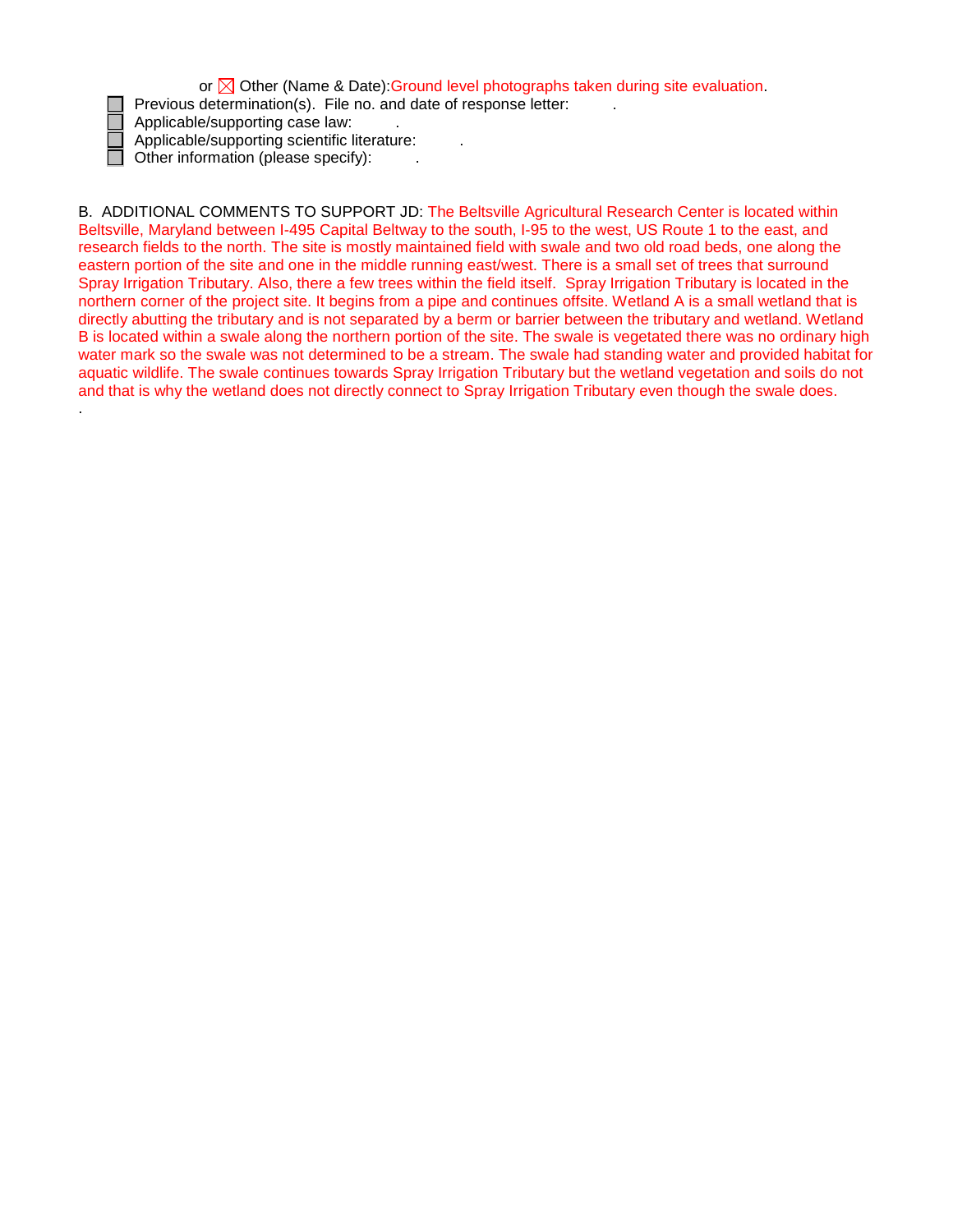# **APPROVED JURISDICTIONAL DETERMINATION FORM U.S. Army Corps of Engineers**

This form should be completed by following the instructions provided in Section IV of the JD Form Instructional Guidebook.

# **SECTION I: BACKGROUND INFORMATION**

**A. REPORT COMPLETION DATE FOR APPROVED JURISDICTIONAL DETERMINATION (JD):** Tributary 1,

Wetlands C (Which includes Ditch A, B, C, D, E, and F; Wetlands A, B, C, D, F, G, H, and K) E, I, J, L. September 27, 2016

### **B. DISTRICT OFFICE, FILE NAME, AND NUMBER: CENAB-OPR-M (Beltsville Agricultural Research Center (BARCs)/Mitigation Site)**

# **PROJECT LOCATION AND BACKGROUND INFORMATION:**<br>State: **MD** County/parish/borough: Prince Geo

County/parish/borough: Prince George's City: Beltsville Center coordinates of site (lat/long in degree decimal format): Lat. N 39°01'30.96", Long. W76°56'11.24". Name of nearest waterbody: Piscataway Creek

Name of nearest Traditional Navigable Water (TNW) into which the aquatic resource flows: Piscataway Creek Name of watershed or Hydrologic Unit Code (HUC):

- Check if map/diagram of review area and/or potential jurisdictional areas is/are available upon request.  $\boxtimes$
- Check if other sites (e.g., offsite mitigation sites, disposal sites, etc…) are associated with this action and are recorded on a different JD form.

# **D. REVIEW PERFORMED FOR SITE EVALUATION (CHECK ALL THAT APPLY):**

Office (Desk) Determination. Date:

 $\boxtimes$  Field Determination. Date(s): February 23, 2016

# **SECTION II: SUMMARY OF FINDINGS**

# **A. RHA SECTION 10 DETERMINATION OF JURISDICTION.**

There are no "*navigable waters of the U.S.*" within Rivers and Harbors Act (RHA) jurisdiction (as defined by 33 CFR part 329) in the review area. [*Required*]

 $\Box$  Waters subject to the ebb and flow of the tide.

 $\Box$  Waters are presently used, or have been used in the past, or may be susceptible for use to transport interstate or foreign commerce. Explain:

# **B. CWA SECTION 404 DETERMINATION OF JURISDICTION.**

There are "*waters of the U.S.*" within Clean Water Act (CWA) jurisdiction (as defined by 33 CFR part 328) in the review area. [*Required*]

# **1. Waters of the U.S.**

# **a. Indicate presence of waters of U.S. in review area (check all that apply): [1](#page-9-0)**

- TNWs, including territorial seas
- Wetlands adjacent to TNWs
- Relatively permanent waters<sup>[2](#page-9-1)</sup> (RPWs) that flow directly or indirectly into TNWs
- Non-RPWs that flow directly or indirectly into TNWs
- Wetlands directly abutting RPWs that flow directly or indirectly into TNWs
- Wetlands adjacent to but not directly abutting RPWs that flow directly or indirectly into TNWs
- Wetlands adjacent to non-RPWs that flow directly or indirectly into TNWs
- Impoundments of jurisdictional waters
- Isolated (interstate or intrastate) waters, including isolated wetlands
- **b. Identify (estimate) size of waters of the U.S. in the review area:** Non-wetland waters:  $134$  linear feet:  $\sim$ 2 width (ft) and/or acres. Wetlands: 2.42 acres.

# **c.Limits (boundaries) of jurisdiction** based on: **Pick List**

 $<sup>1</sup>$  Boxes checked below shall be supported by completing the appropriate sections in Section III below.</sup>

<span id="page-9-1"></span><span id="page-9-0"></span><sup>&</sup>lt;sup>2</sup> For purposes of this form, an RPW is defined as a tributary that is not a TNW and that typically flows year-round or has continuous flow at least "seasonally" (e.g., typically 3 months).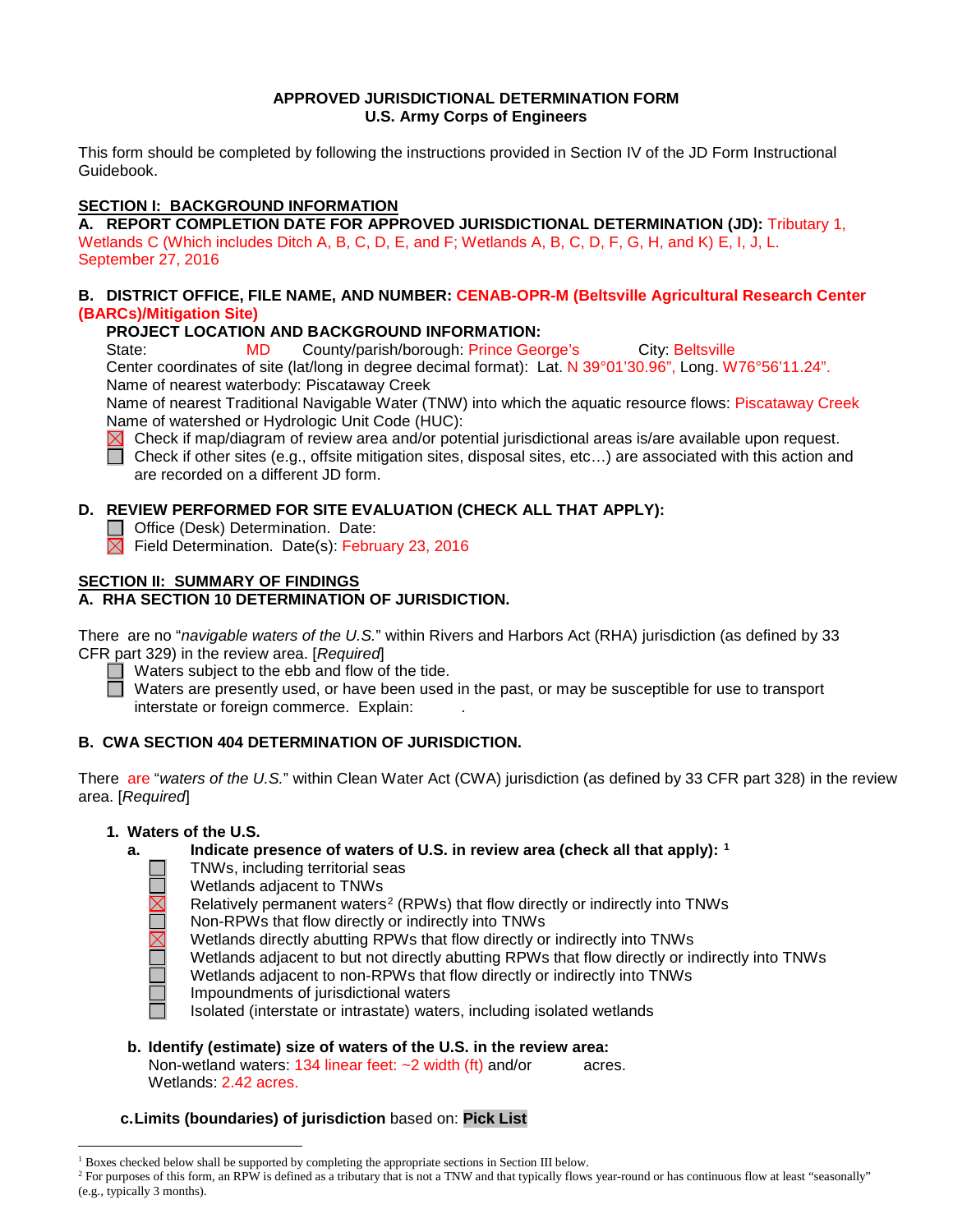Elevation of established OHWM (if known): .

### **2. Non-regulated waters/wetlands (check if applicable):[3](#page-10-0)**

 $\boxtimes$  Potentially jurisdictional waters and/or wetlands were assessed within the review area and determined to be not jurisdictional. Explain: Wetland E, I, J, and L are all wetlands located within the farm field. These wetland meet the three parameters of a wetland, they have hydrophilic vegetation, hydric soils, and have signs of hydrology. These four wetlands are located adjacent to other wetlands which serve as the connection to waters of the United States. Under the Carabel/Rapanos decision wetlands that are adjacent to wetlands are not regulated by the Corps of Engineers.

### **SECTION III: CWA ANALYSIS**

### **A. TNWs AND WETLANDS ADJACENT TO TNWs**

**The agencies will assert jurisdiction over TNWs and wetlands adjacent to TNWs. If the aquatic resource is a TNW, complete Section III.A.1 and Section III.D.1. only; if the aquatic resource is a wetland adjacent to a TNW, complete Sections III.A.1 and 2 and Section III.D.1.; otherwise, see Section III.B below**.

### **1. TNW**

Identify TNW:

Summarize rationale supporting determination:

### **2. Wetland adjacent to TNW**

Summarize rationale supporting conclusion that wetland is "adjacent": .

### **B. CHARACTERISTICS OF TRIBUTARY (THAT IS NOT A TNW) AND ITS ADJACENT WETLANDS (IF ANY):**

**This section summarizes information regarding characteristics of the tributary and its adjacent wetlands, if any, and it helps determine whether or not the standards for jurisdiction established under**  *Rapanos* **have been met.** 

**The agencies will assert jurisdiction over non-navigable tributaries of TNWs where the tributaries are "relatively permanent waters" (RPWs), i.e. tributaries that typically flow year-round or have continuous flow at least seasonally (e.g., typically 3 months). A wetland that directly abuts an RPW is also jurisdictional. If the aquatic resource is not a TNW, but has year-round (perennial) flow, skip to Section III.D.2. If the aquatic resource is a wetland directly abutting a tributary with perennial flow, skip to Section III.D.4.** 

**A wetland that is adjacent to but that does not directly abut an RPW requires a significant nexus evaluation. Corps districts and EPA regions will include in the record any available information that documents the existence of a significant nexus between a relatively permanent tributary that is not perennial (and its adjacent wetlands if any) and a traditional navigable water, even though a significant nexus finding is not required as a matter of law.**

**If the waterbody[4](#page-10-1) is not an RPW, or a wetland directly abutting an RPW, a JD will require additional data to determine if the waterbody has a significant nexus with a TNW. If the tributary has adjacent wetlands, the significant nexus evaluation must consider the tributary in combination with all of its adjacent wetlands. This significant nexus evaluation that combines, for analytical purposes, the tributary and all of its adjacent wetlands is used whether the review area identified in the JD request is the tributary, or its adjacent wetlands, or both. If the JD covers a tributary with adjacent wetlands, complete Section III.B.1 for the tributary, Section III.B.2 for any onsite wetlands, and Section III.B.3 for all wetlands adjacent to that tributary, both onsite and offsite. The determination whether a significant nexus exists is determined in Section III.C below.**

<span id="page-10-0"></span><sup>&</sup>lt;sup>3</sup> Supporting documentation is presented in Section III.F.

<span id="page-10-1"></span><sup>4</sup> Note that the Instructional Guidebook contains additional information regarding swales, ditches, washes, and erosional features generally and in the arid West.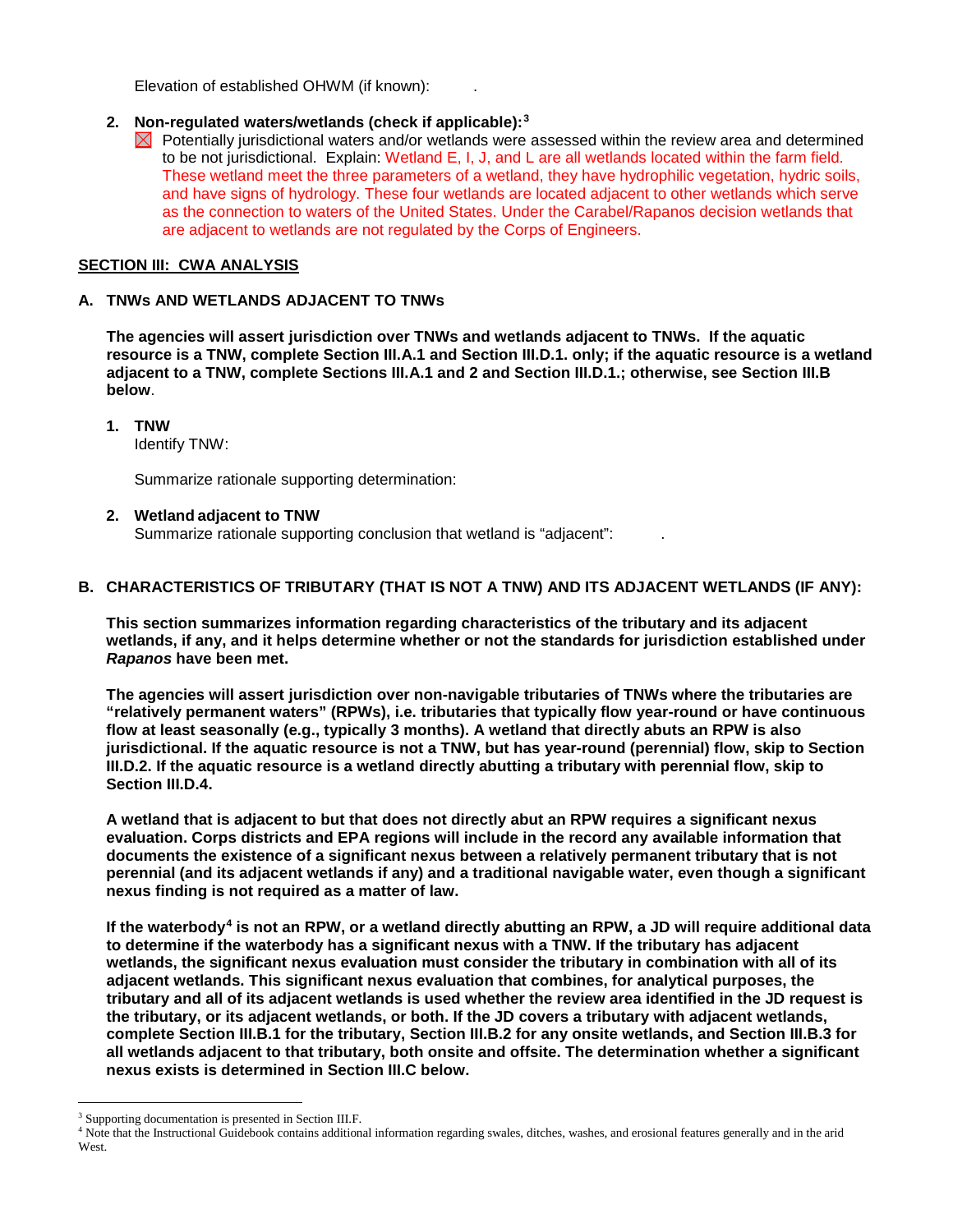|  | 1. Characteristics of non-TNWs that flow directly or indirectly into TNW |  |  |  |  |  |  |
|--|--------------------------------------------------------------------------|--|--|--|--|--|--|
|--|--------------------------------------------------------------------------|--|--|--|--|--|--|

| (i) | <b>General Area Conditions:</b><br><b>Pick List</b><br>Watershed size:<br><b>Pick List</b><br>Drainage area:<br>Average annual rainfall:<br>inches<br>Average annual snowfall:<br>inches                                                                                                                    |
|-----|-------------------------------------------------------------------------------------------------------------------------------------------------------------------------------------------------------------------------------------------------------------------------------------------------------------|
|     | (ii) Physical Characteristics:<br>(a) Relationship with TNW:<br>Tributary flows directly into TNW.<br>Tributary flows through Pick List tributaries before entering TNW.                                                                                                                                    |
|     | Project waters are Pick List river miles from TNW.<br>Project waters are Pick List river miles from RPW.<br>Project waters are Pick List aerial (straight) miles from TNW.<br>Project waters are Pick List aerial (straight) miles from RPW.<br>Project waters cross or serve as state boundaries. Explain: |
|     | Identify flow route to TNW <sup>5</sup> :<br>Tributary stream order, if known:                                                                                                                                                                                                                              |
|     | (b) General Tributary Characteristics (check all that apply):<br>Tributary is:<br>Natural<br>Artificial (man-made). Explain:<br>Manipulated (man-altered). Explain:                                                                                                                                         |
|     | <b>Tributary</b> properties with respect to top of bank (estimate):<br>Average width:<br>feet<br>Average depth:<br>feet<br>Average side slopes: Pick List.                                                                                                                                                  |
|     | Primary tributary substrate composition (check all that apply):<br>Sands<br><b>Silts</b><br>Concrete<br>Cobbles<br>Gravel<br>Muck<br>Vegetation. Type/% cover:<br>Bedrock<br>Other. Explain:                                                                                                                |
|     | Tributary condition/stability [e.g., highly eroding, sloughing banks]. Explain:<br>Presence of run/riffle/pool complexes. Explain:<br>Tributary geometry: <b>Pick List</b><br>%<br>Tributary gradient (approximate average slope):                                                                          |
|     | $(c)$ Flow:<br>Tributary provides for: Pick List<br>Estimate average number of flow events in review area/year: Pick List<br>Describe flow regime:<br>Other information on duration and volume:                                                                                                             |
|     | Surface flow is: Pick List. Characteristics:                                                                                                                                                                                                                                                                |
|     | Subsurface flow: Pick List. Explain findings:<br>$\Box$ Dye (or other) test performed:                                                                                                                                                                                                                      |
|     | Tributary has (check all that apply):<br>Bed and banks<br>OHWM <sup>6</sup> (check all indicators that apply):                                                                                                                                                                                              |

<span id="page-11-1"></span><span id="page-11-0"></span> <sup>5</sup> Flow route can be described by identifying, e.g., tributary a, which flows through the review area, to flow into tributary b, which then flows into TNW.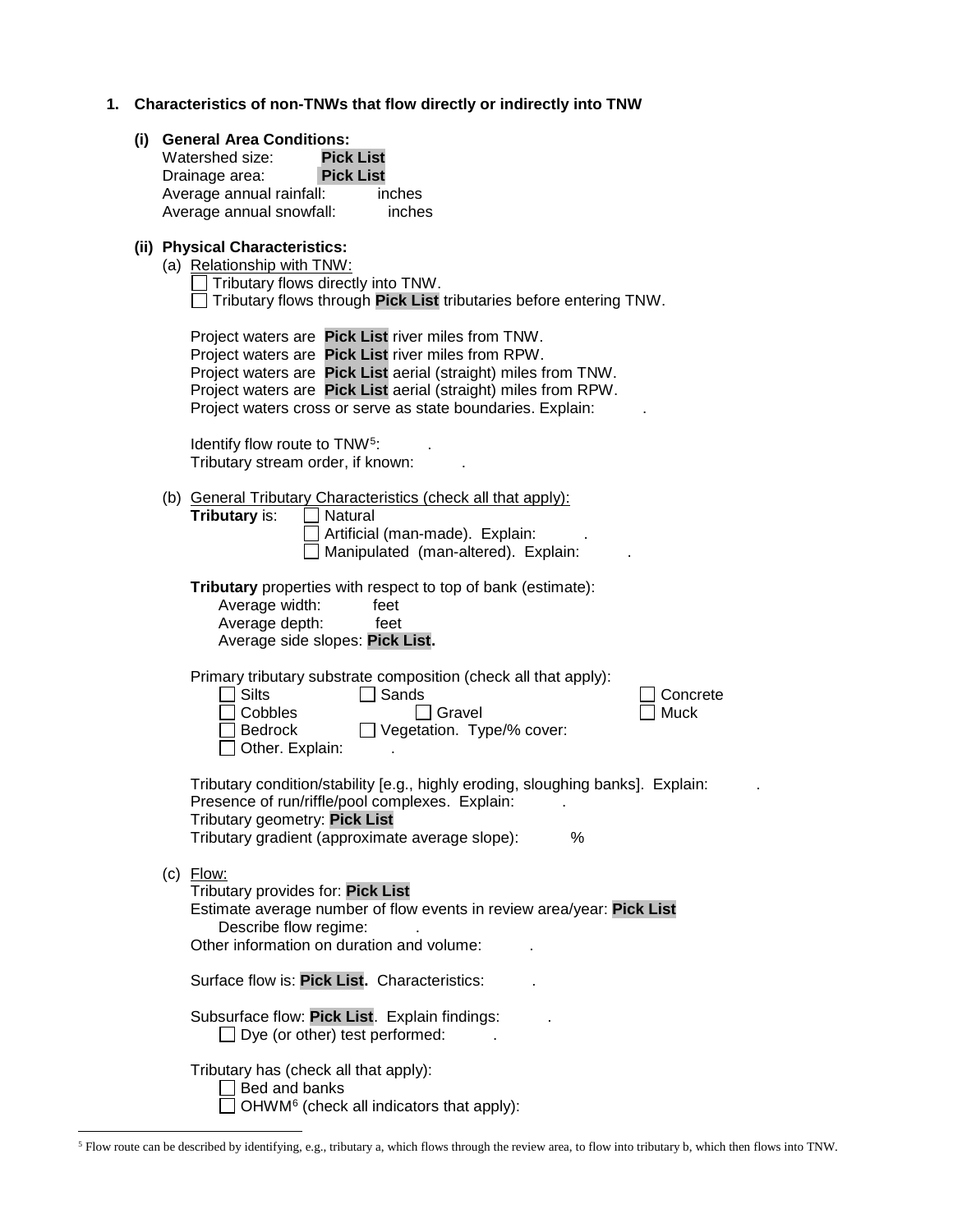|              | events | clear, natural line impressed on the bank<br>the presence of litter and debris<br>changes in the character of soil<br>destruction of terrestrial vegetation<br>the presence of wrack line<br>shelving<br>vegetation matted down, bent, or absent<br>sediment sorting<br>leaf litter disturbed or washed away<br>scour<br>sediment deposition<br>multiple observed or predicted flow<br>water staining<br>abrupt<br>change in plant community<br>$\Box$ other (list):<br>Discontinuous OHWM. <sup>7</sup> Explain: |
|--------------|--------|-------------------------------------------------------------------------------------------------------------------------------------------------------------------------------------------------------------------------------------------------------------------------------------------------------------------------------------------------------------------------------------------------------------------------------------------------------------------------------------------------------------------|
|              |        | If factors other than the OHWM were used to determine lateral extent of CWA jurisdiction (check all                                                                                                                                                                                                                                                                                                                                                                                                               |
| that apply): |        | High Tide Line indicated by:<br>Mean High Water Mark indicated by:<br>oil or scum line along shore objects<br>$\Box$ survey to available datum;<br>fine shell or debris deposits (foreshore)<br>$\Box$ physical markings;<br>physical markings/characteristics a vegetation lines/changes in vegetation types.<br>tidal gauges<br>other (list):                                                                                                                                                                   |
|              |        | (iii) Chemical Characteristics:<br>Characterize tributary (e.g., water color is clear, discolored, oily film; water quality; general watershed<br>characteristics, etc.). Explain:<br>Identify specific pollutants, if known:                                                                                                                                                                                                                                                                                     |
|              |        | (iv) Biological Characteristics. Channel supports (check all that apply):<br>Riparian corridor. Characteristics (type, average width):<br>Wetland fringe. Characteristics:<br>Habitat for:<br>Federally Listed species. Explain findings:<br>Fish/spawn areas. Explain findings:<br>Other environmentally-sensitive species. Explain findings:<br>Aquatic/wildlife diversity. Explain findings:                                                                                                                   |
| 2.           |        | Characteristics of wetlands adjacent to non-TNW that flow directly or indirectly into TNW                                                                                                                                                                                                                                                                                                                                                                                                                         |
|              | (i)    | <b>Physical Characteristics:</b><br>(a) General Wetland Characteristics:<br>Properties:<br>Wetland size:<br>acres<br>Wetland type. Explain:<br>Wetland quality. Explain:<br>Project wetlands cross or serve as state boundaries. Explain:                                                                                                                                                                                                                                                                         |
|              |        | (b) General Flow Relationship with Non-TNW:<br>Flow is: Pick List. Explain:                                                                                                                                                                                                                                                                                                                                                                                                                                       |
|              |        | Surface flow is: Pick List<br>Characteristics:                                                                                                                                                                                                                                                                                                                                                                                                                                                                    |
|              |        | Subsurface flow: Pick List. Explain findings:<br>Dye (or other) test performed:                                                                                                                                                                                                                                                                                                                                                                                                                                   |
|              |        | (c) Wetland Adjacency Determination with Non-TNW:<br>Directly abutting                                                                                                                                                                                                                                                                                                                                                                                                                                            |

<span id="page-12-0"></span> <sup>6</sup> A natural or man-made discontinuity in the OHWM does not necessarily sever jurisdiction (e.g., where the stream temporarily flows underground, or where the OHWM has been removed by development or agricultural practices). Where there is a break in the OHWM that is unrelated to the waterbody's flow regime (e.g., flow over a rock outcrop or through a culvert), the agencies will look for indicators of flow above and below the break. 7 Ibid.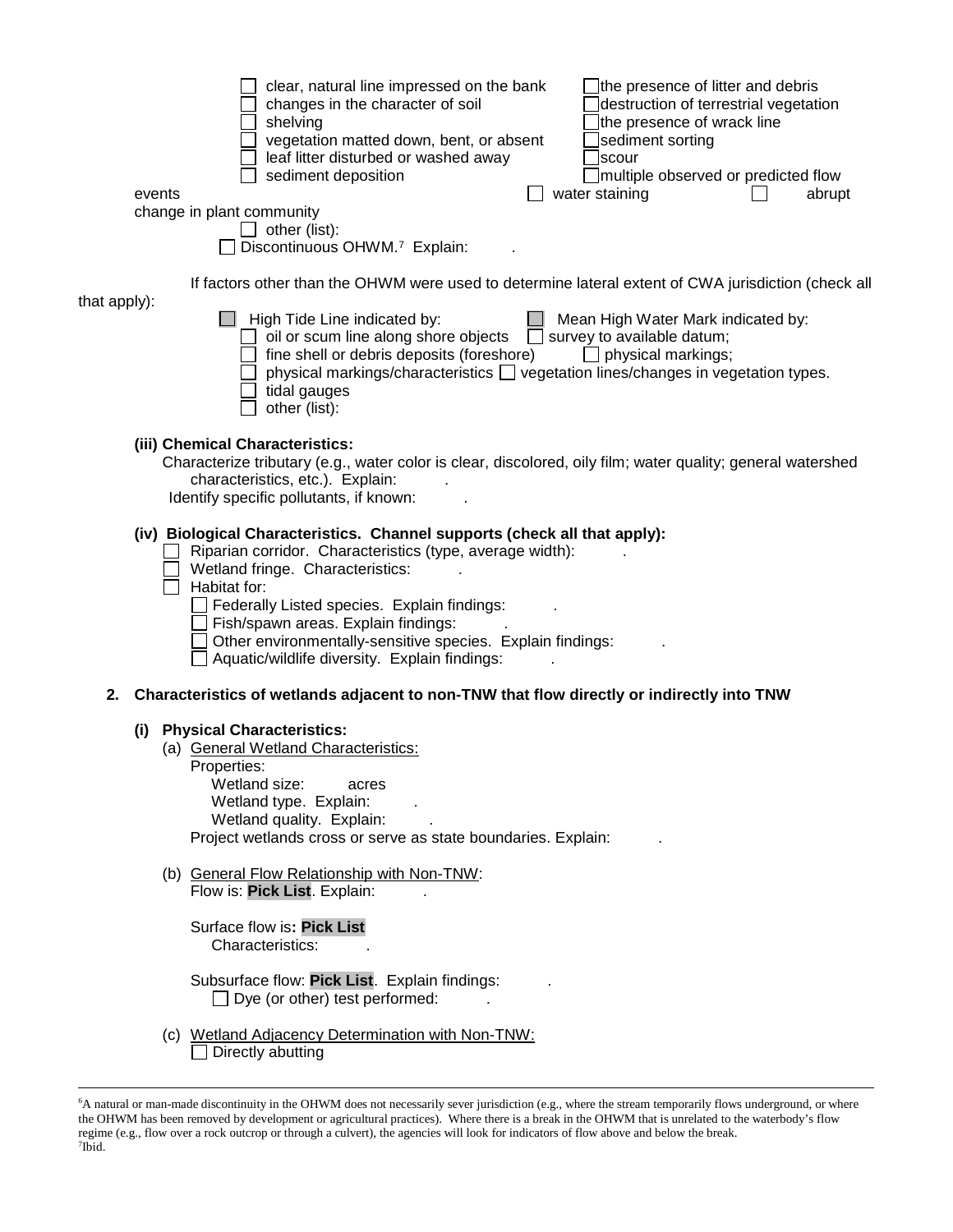$\Box$  Not directly abutting

 $\Box$  Discrete wetland hydrologic connection. Explain:

- $\Box$  Ecological connection. Explain:
- $\Box$  Separated by berm/barrier. Explain:
- (d) Proximity (Relationship) to TNW Project wetlands are **Pick List** river miles from TNW. Project waters are **Pick List** aerial (straight) miles from TNW. Flow is from: **Pick List.** Estimate approximate location of wetland as within the **Pick List** floodplain.

### **(ii) Chemical Characteristics:**

Characterize wetland system (e.g., water color is clear, brown, oil film on surface; water quality; general watershed characteristics; etc.). Explain: Identify specific pollutants, if known:

### **(iii)Biological Characteristics. Wetland supports (check all that apply):**

- $\Box$  Riparian buffer. Characteristics (type, average width):
- $\Box$  Vegetation type/percent cover. Explain:
- $\Box$  Habitat for:
	- $\Box$  Federally Listed species. Explain findings:
	- $\Box$  Fish/spawn areas. Explain findings:
	- $\Box$  Other environmentally-sensitive species. Explain findings:
	- $\Box$  Aquatic/wildlife diversity. Explain findings:

# **3. Characteristics of all wetlands adjacent to the tributary (if any)**

All wetland(s) being considered in the cumulative analysis: **Pick List** Approximately ( ) acres in total are being considered in the cumulative analysis.

For each wetland, specify the following:

Directly abuts? (Y/N) Size (in acres) Directly abuts? (Y/N) Size (in acres)

Summarize overall biological, chemical and physical functions being performed: .

# **C. SIGNIFICANT NEXUS DETERMINATION**

**A significant nexus analysis will assess the flow characteristics and functions of the tributary itself and the functions performed by any wetlands adjacent to the tributary to determine if they significantly affect the chemical, physical, and biological integrity of a TNW. For each of the following situations, a significant nexus exists if the tributary, in combination with all of its adjacent wetlands, has more than a speculative or insubstantial effect on the chemical, physical and/or biological integrity of a TNW. Considerations when evaluating significant nexus include, but are not limited to the volume, duration, and frequency of the flow of water in the tributary and its proximity to a TNW, and the functions performed by the tributary and all its adjacent wetlands. It is not appropriate to determine significant nexus based solely on any specific threshold of distance (e.g. between a tributary and its adjacent wetland or between a tributary and the TNW). Similarly, the fact an adjacent wetland lies within or outside of a floodplain is not solely determinative of significant nexus.** 

**Draw connections between the features documented and the effects on the TNW, as identified in the**  *Rapanos* **Guidance and discussed in the Instructional Guidebook. Factors to consider include, for example:**

• Does the tributary, in combination with its adjacent wetlands (if any), have the capacity to carry pollutants or flood waters to TNWs, or to reduce the amount of pollutants or flood waters reaching a TNW?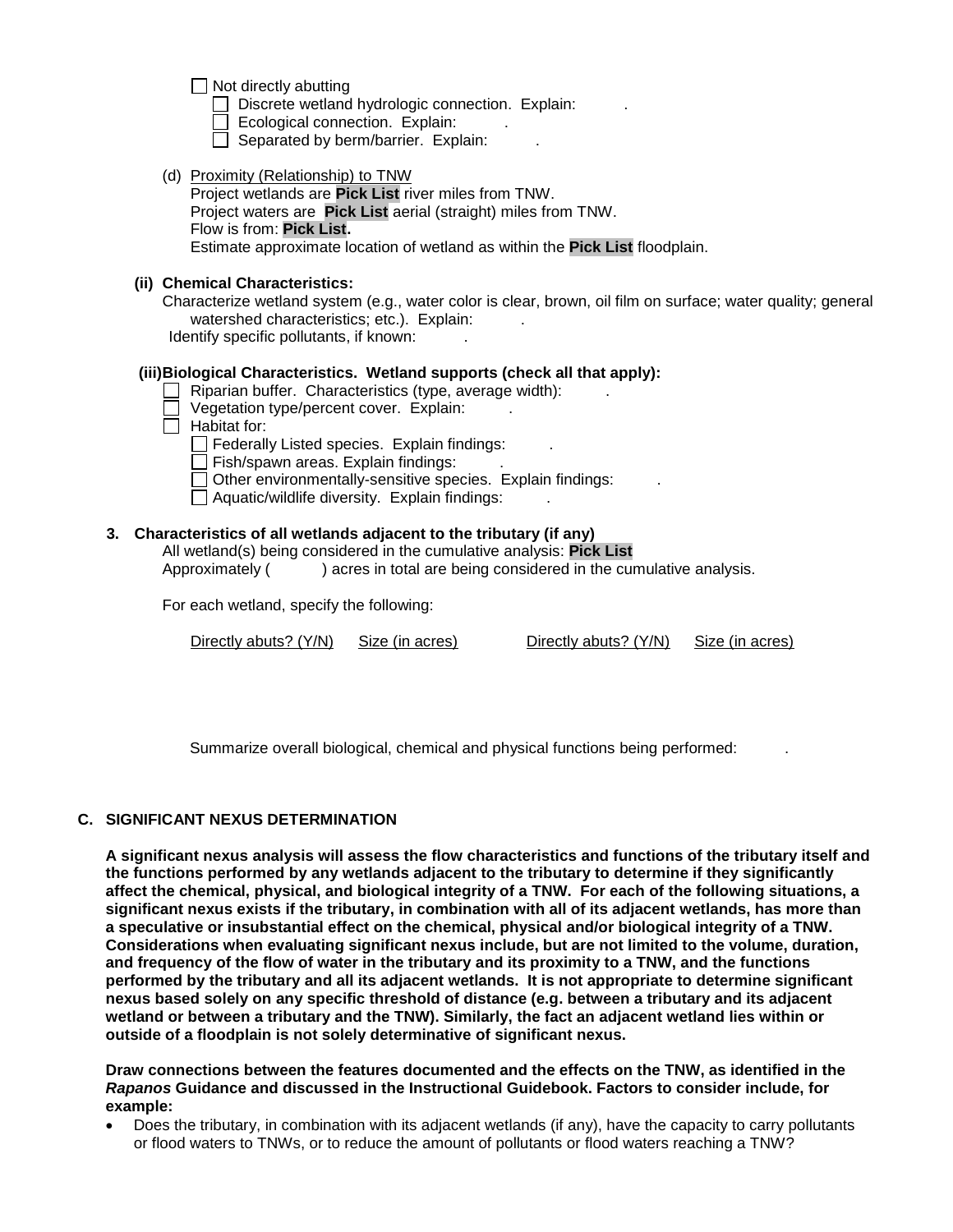- Does the tributary, in combination with its adjacent wetlands (if any), provide habitat and lifecycle support functions for fish and other species, such as feeding, nesting, spawning, or rearing young for species that are present in the TNW?
- Does the tributary, in combination with its adjacent wetlands (if any), have the capacity to transfer nutrients and organic carbon that support downstream foodwebs?
- Does the tributary, in combination with its adjacent wetlands (if any), have other relationships to the physical, chemical, or biological integrity of the TNW?

### **Note: the above list of considerations is not inclusive and other functions observed or known to occur should be documented below:**

- **1. Significant nexus findings for non-RPW that has no adjacent wetlands and flows directly or indirectly into TNWs.** Explain findings of presence or absence of significant nexus below, based on the tributary itself, then go to Section III.D: .
- **2. Significant nexus findings for non-RPW and its adjacent wetlands, where the non-RPW flows directly or indirectly into TNWs.** Explain findings of presence or absence of significant nexus below, based on the tributary in combination with all of its adjacent wetlands, then go to Section III.D: .
- **3. Significant nexus findings for wetlands adjacent to an RPW but that do not directly abut the RPW.** Explain findings of presence or absence of significant nexus below, based on the tributary in combination with all of its adjacent wetlands, then go to Section III.D:

# **D. DETERMINATIONS OF JURISDICTIONAL FINDINGS. THE SUBJECT WATERS/WETLANDS ARE (CHECK ALL THAT APPLY):**

- **1. TNWs and Adjacent Wetlands.** Check all that apply and provide size estimates in review area:  $\Box$  TNWs: linear feet width (ft), Or, acres.  $\Box$  Wetlands adjacent to TNWs:  $\Box$  acres.
- **2. RPWs that flow directly or indirectly into TNWs.**
	- □ Tributaries of TNWs where tributaries typically flow year-round are jurisdictional. Provide data and rationale indicating that tributary is perennial: .
	- $\boxtimes$  Tributaries of TNW where tributaries have continuous flow "seasonally" (e.g., typically three months each year) are jurisdictional. Data supporting this conclusion is provided at Section III.B. Provide rationale indicating that tributary flows seasonally: .

Provide estimates for jurisdictional waters in the review area (check all that apply):

- $\boxtimes$  Tributary waters: **134** linear feet  $\sim$  2 width (ft).
- Other non-wetland waters: acres.
	- Identify type(s) of waters:

# **3. Non-RPWs[8](#page-14-0) that flow directly or indirectly into TNWs.**

Waterbody that is not a TNW or an RPW, but flows directly or indirectly into a TNW, and it has a significant nexus with a TNW is jurisdictional. Data supporting this conclusion is provided at Section III.C.

Provide estimates for jurisdictional waters within the review area (check all that apply):<br>  $\Box$  Tributary waters: linear feet width (ft).

- $\Box$  Tributary waters:
	- Other non-wetland waters: acres.

Identify type(s) of waters: **.**

### <span id="page-14-0"></span>**4. Wetlands directly abutting an RPW that flow directly or indirectly into TNWs.**

 $\Box$  Wetlands directly abut RPW and thus are jurisdictional as adjacent wetlands.

 $\Box$  Wetlands directly abutting an RPW where tributaries typically flow year-round. Provide data and rationale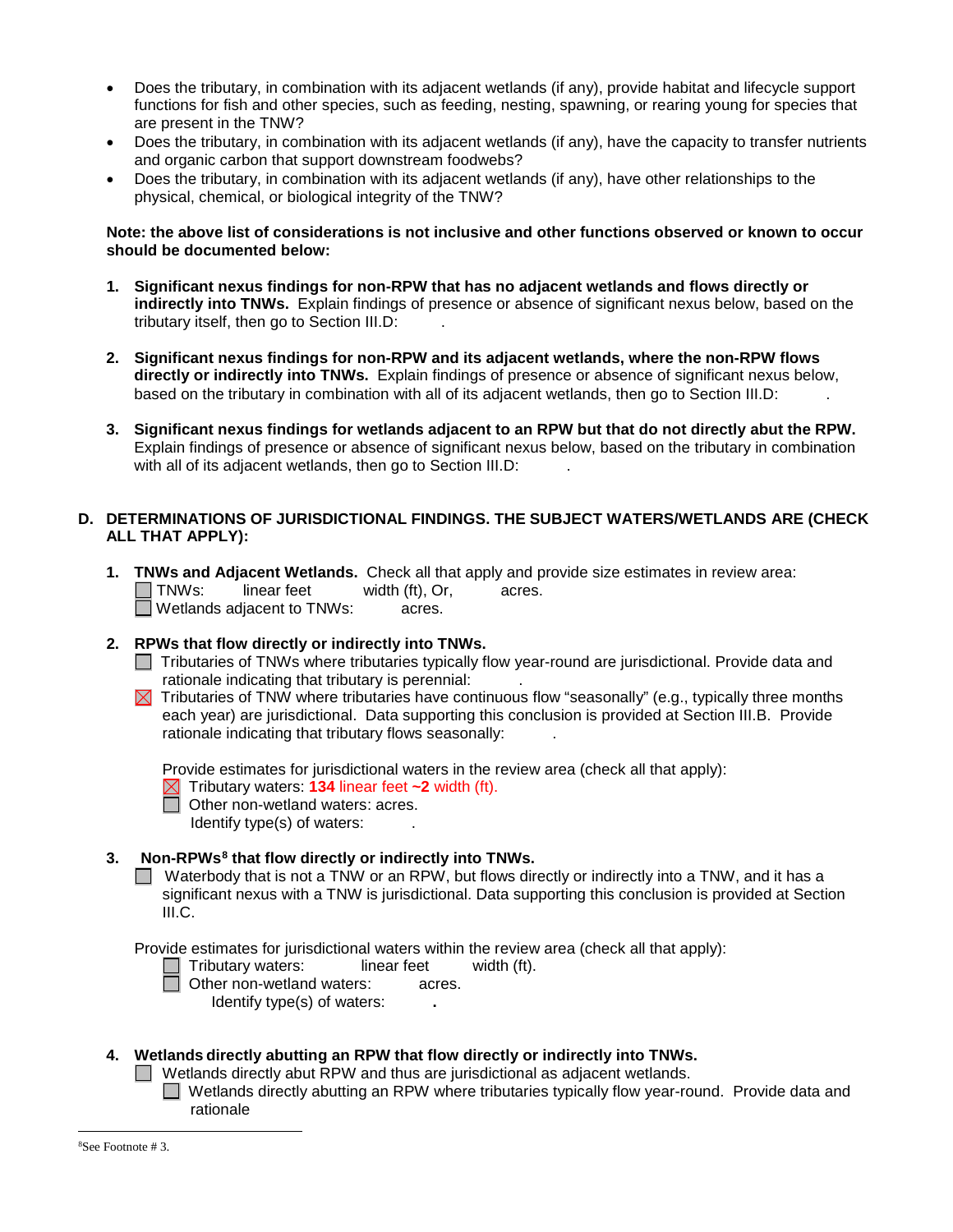indicating that tributary is perennial in Section III.D.2, above. Provide rationale indicating that wetland is

directly abutting an RPW: **.**

 $\Box$  Wetlands directly abutting an RPW where tributaries typically flow "seasonally." Provide data indicating that tributary is seasonal in Section III.B and rationale in Section III.D.2, above. Provide rationale indicating that wetland is directly abutting an RPW: .

Provide acreage estimates for jurisdictional wetlands in the review area: acres.

**5. Wetlands adjacent to but not directly abutting an RPW that flow directly or indirectly into TNWs.**  $\boxtimes$  Wetlands that do not directly abut an RPW, but when considered in combination with the tributary to which they are adjacent and with similarly situated adjacent wetlands, have a significant nexus with a TNW are jurisidictional. Data supporting this conclusion is provided at Section III.C.

Provide acreage estimates for jurisdictional wetlands in the review area: **242** acres.

# **6. Wetlands adjacent to non-RPWs that flow directly or indirectly into TNWs.**

 $\Box$  Wetlands adjacent to such waters, and have when considered in combination with the tributary to which they are adjacent and with similarly situated adjacent wetlands, have a significant nexus with a TNW are jurisdictional. Data supporting this conclusion is provided at Section III.C.

Provide estimates for jurisdictional wetlands in the review area: acres.

# **7. Impoundments of jurisdictional waters. [9](#page-15-0)**

As a general rule, the impoundment of a jurisdictional tributary remains jurisdictional.

- $\Box$  Demonstrate that impoundment was created from "waters of the U.S.," or
- $\Box$  Demonstrate that water meets the criteria for one of the categories presented above (1-6), or

Demonstrate that water is isolated with a nexus to commerce (see  $E$  below).

### **E. ISOLATED [INTERSTATE OR INTRA-STATE] WATERS, INCLUDING ISOLATED WETLANDS, THE USE, DEGRADATION OR DESTRUCTION OF WHICH COULD AFFECT INTERSTATE COMMERCE, INCLUDING ANY SUCH WATERS (CHECK ALL THAT APPLY):[10](#page-15-1)**

which are or could be used by interstate or foreign travelers for recreational or other purposes.

from which fish or shellfish are or could be taken and sold in interstate or foreign commerce.

- which are or could be used for industrial purposes by industries in interstate commerce.
- Interstate isolated waters.Explain: .
- Other factors. Explain:

**Identify water body and summarize rationale supporting determination:** .

Provide estimates for jurisdictional waters in the review area (check all that apply):

Tributary waters: linear feet width (ft).

**Other non-wetland waters: acres.** 

Identify type(s) of waters: **.**

□ Wetlands: acres.

# **F. NON-JURISDICTIONAL WATERS, INCLUDING WETLANDS (CHECK ALL THAT APPLY):**

<span id="page-15-0"></span> <sup>9</sup> To complete the analysis refer to the key in Section III.D.6 of the Instructional Guidebook.

<span id="page-15-1"></span>**<sup>10</sup> Prior to asserting or declining CWA jurisdiction based solely on this category, Corps Districts will elevate the action to Corps and EPA HQ for review consistent with the process described in the Corps/EPA** *Memorandum Regarding CWA Act Jurisdiction Following Rapanos.*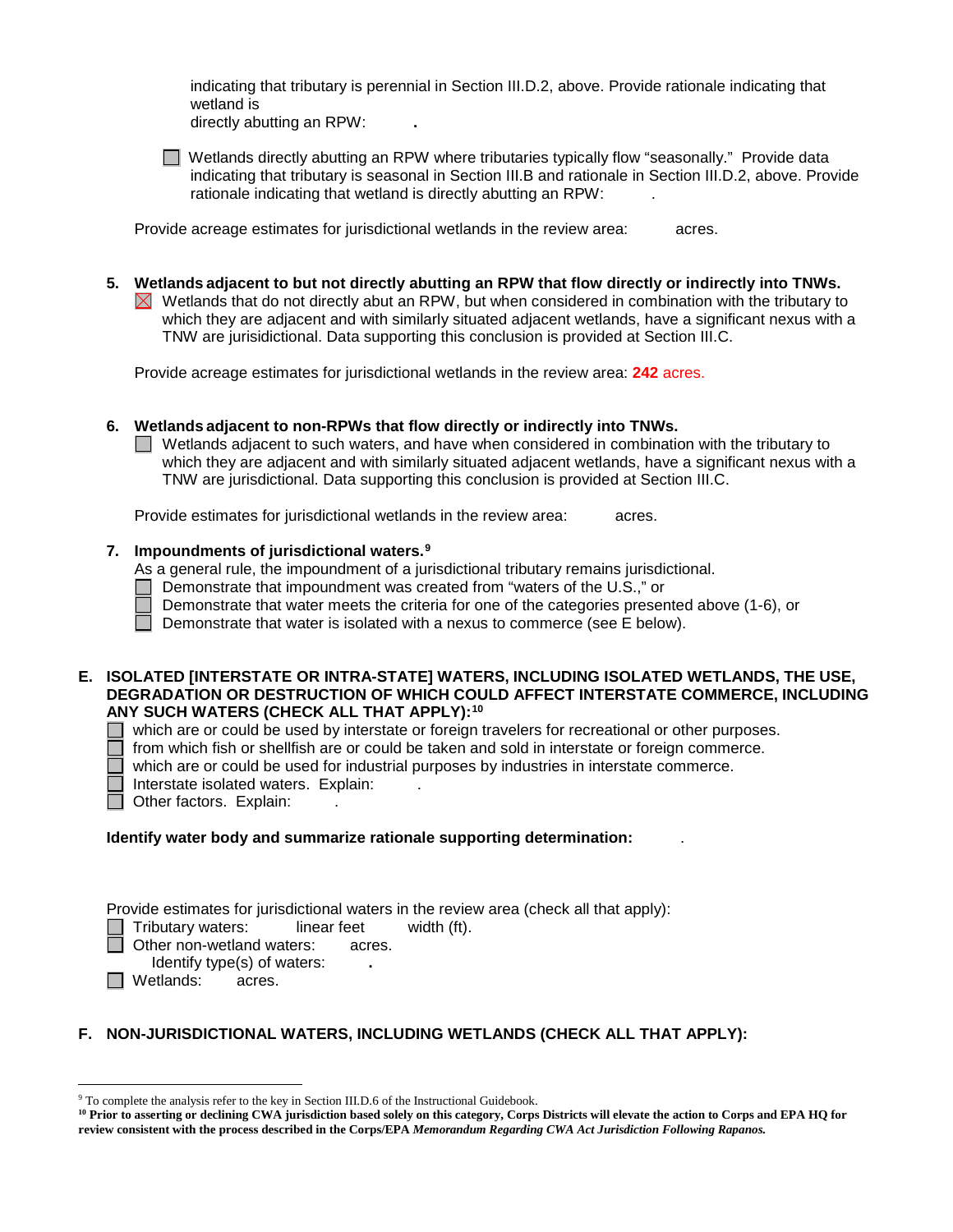| If potential wetlands were assessed within the review area, these areas did not meet the criteria in the 1987<br>Corps of Engineers Wetland Delineation Manual and/or appropriate Regional Supplements.<br>Review area included isolated waters with no substantial nexus to interstate (or foreign) commerce.<br>Prior to the Jan 2001 Supreme Court decision in "SWANCC," the review area would have been<br>regulated based solely on the "Migratory Bird Rule" (MBR).<br>Waters do not meet the "Significant Nexus" standard, where such a finding is required for jurisdiction.<br>Explain:<br>Other: (explain, if not covered above):                                                                                                                                                                                                                                                         |
|-----------------------------------------------------------------------------------------------------------------------------------------------------------------------------------------------------------------------------------------------------------------------------------------------------------------------------------------------------------------------------------------------------------------------------------------------------------------------------------------------------------------------------------------------------------------------------------------------------------------------------------------------------------------------------------------------------------------------------------------------------------------------------------------------------------------------------------------------------------------------------------------------------|
| Provide acreage estimates for non-jurisdictional waters in the review area, where the sole potential basis of<br>jurisdiction is the MBR factors (i.e., presence of migratory birds, presence of endangered species, use of water<br>for irrigated agriculture), using best professional judgment (check all that apply):<br>Non-wetland waters (i.e., rivers, streams):<br>linear feet<br>width (ft).<br>Lakes/ponds:<br>acres.<br>Other non-wetland waters:<br>acres. List type of aquatic resource:<br>Wetlands:<br>acres.                                                                                                                                                                                                                                                                                                                                                                       |
| Provide acreage estimates for non-jurisdictional waters in the review area that do not meet the "Significant<br>Nexus" standard, where such a finding is required for jurisdiction (check all that apply):<br>Non-wetland waters (i.e., rivers, streams):<br>linear feet,<br>width (ft).<br>Lakes/ponds:<br>acres.<br>Other non-wetland waters:<br>acres. List type of aquatic resource:<br>Wetlands:<br>acres.                                                                                                                                                                                                                                                                                                                                                                                                                                                                                     |
| <b>SECTION IV: DATA SOURCES.</b>                                                                                                                                                                                                                                                                                                                                                                                                                                                                                                                                                                                                                                                                                                                                                                                                                                                                    |
| A. SUPPORTING DATA. Data reviewed for JD (check all that apply - checked items shall be included in case<br>file and, where checked and requested, appropriately reference sources below):<br>Maps, plans, plots or plat submitted by or on behalf of the applicant/consultant: Maps and plans submitted<br>by GreenVest, the applicant on October 2015.<br>$\boxtimes$ Data sheets prepared/submitted by or on behalf of the applicant/consultant.<br>$\boxtimes$ Office concurs with data sheets/delineation report.<br>$\Box$ Office does not concur with data sheets/delineation report.<br>Data sheets prepared by the Corps:<br>Corps navigable waters' study:<br>U.S. Geological Survey Hydrologic Atlas:<br>USGS NHD data.<br>USGS 8 and 12 digit HUC maps.<br>U.S. Geological Survey map(s). Cite scale & quad name:<br>USDA Natural Resources Conservation Service Soil Survey. Citation: |
| National wetlands inventory map(s). Cite name:<br>State/Local wetland inventory map(s):<br>FEMA/FIRM maps:<br>100-year Floodplain Elevation is:<br>(National Geodectic Vertical Datum of 1929)<br>Photographs: $\boxtimes$ Aerial (Name & Date):<br>or $\boxtimes$ Other (Name & Date): Ground level photographs taken during site evaluation.<br>Previous determination(s). File no. and date of response letter:<br>Applicable/supporting case law:<br>Applicable/supporting scientific literature:                                                                                                                                                                                                                                                                                                                                                                                               |
| Other information (please specify):                                                                                                                                                                                                                                                                                                                                                                                                                                                                                                                                                                                                                                                                                                                                                                                                                                                                 |

B. ADDITIONAL COMMENTS TO SUPPORT JD: The Beltsville Agricultural Research Center is located within Beltsville, Maryland between I-495 Capital Beltway to the south, I-95 to the west, US Route 1 to the east, and research fields to the north. The site is mostly maintained field with swale and two old road beds, one along the eastern portion of the site and one in the middle running east/west. There is a small set of trees that surround Spray Irragation Tributary. Also, there a few trees within the field itself. Tributary 1 is a small tributary which begins at the outfall of the dechlorinator structure and confluences with Spray Irrigation Tributary approximately 134 feet downstream. The tributary is a small rock lined tributary. During multiple site visits the tributary was seen flowing.